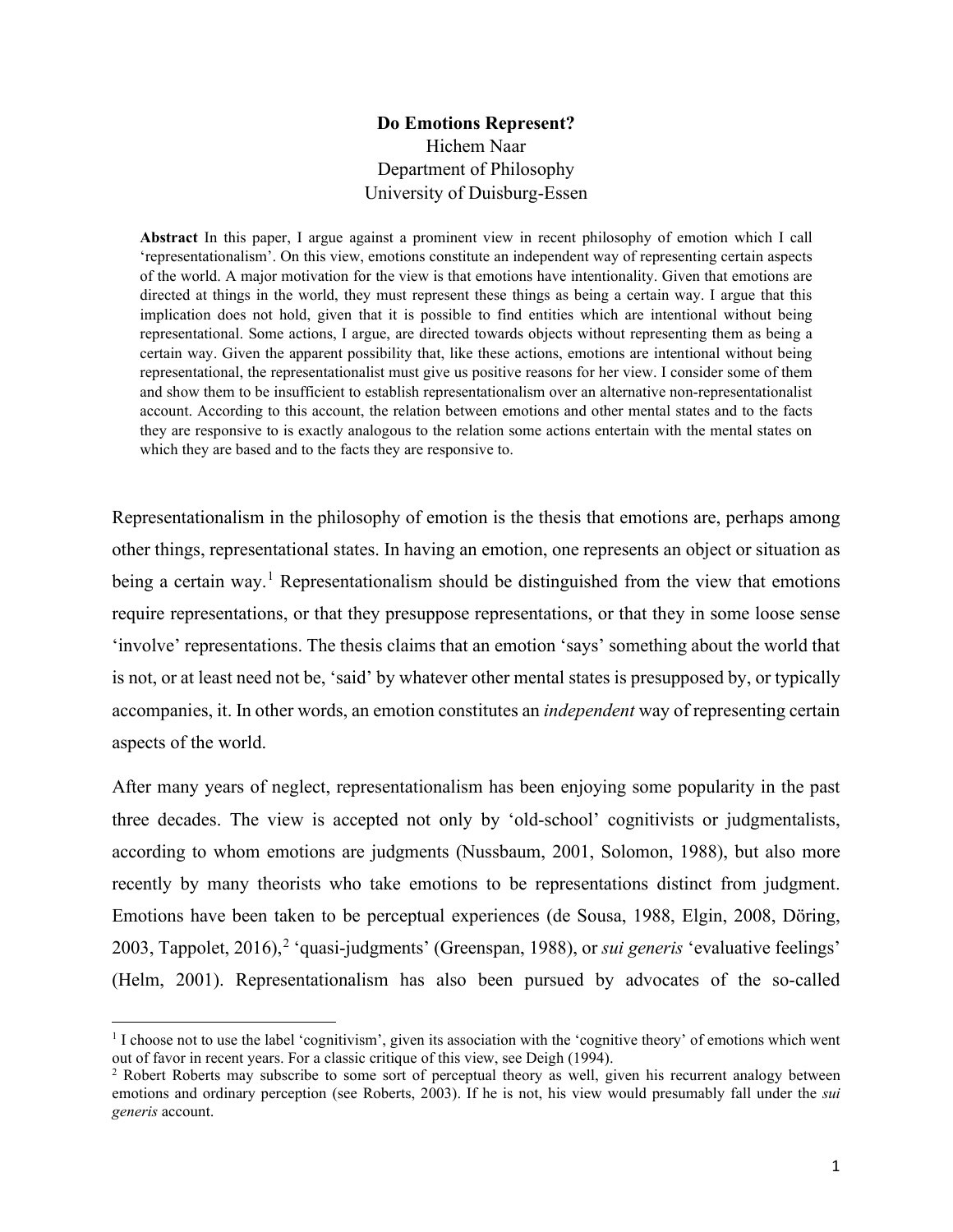representationalist theory of consciousness according to which the phenomenal features of our mental states are determined by, or can be reduced to, their representational features (Tye, 2008, Mendelovici, 201[3](#page-1-0)).<sup>3</sup>

The fact that emotions are intentional or have 'directedness' is often taken as the central pretheoretical motivation for representationalism. It is usually noticed, indeed, that emotions are always about some thing or other: Mary is angry *with* Joe, Miriam is joyful *about* Peter's visit, Bob is sad *about* Lily's death. The intentionality of emotions, moreover, often acts as a constraint on any adequate theory of emotions such that the fact that a theory has the consequence that emotions lack objects<sup>[4](#page-1-1)</sup> is taken to be a good enough reason to reject the theory. Representationalism, by contrast, clearly satisfies this constraint, as it is not possible for a mental state to be representational without being intentional.

In addition to accommodating the intentionality of emotions, representationalism promises to account for their connection to justification and normativity. If emotions are representations, then there might be conditions under which one's emotions are justified and conditions under which they might justify the formation of further mental states, including beliefs.<sup>[5](#page-1-2)</sup> Furthermore, if emotions are perceptual states, they might in turn play an epistemological role similar to that of ordinary perception by giving us access to whatever feature they are thought to represent – an attractive consequence of the view.

As I said, intentionality is usually thought to motivate representationalism. However, I will argue that the mere fact that emotions are in some sense directed – the mere fact that they have intentional objects – is not enough to establish representationalism over an alternative view on which emotions have intentional objects but no representational *content* of the independent sort the representationalist is after. This will be clear once we have clarified the distinction between intentionality and representation, something I do in Section 2. The representationalist, therefore, must provide positive arguments for her view. I consider three possible arguments for the view in

<span id="page-1-0"></span><sup>3</sup> Since this view (also called 'intentionalism') is often also called 'representationalism', I'll call it 'reductive representationalism' to avoid any confusion. Reductive representationalism is simply a version of what I call 'representationalism'. I will discuss reductive representationalism in Section 3 when discussing arguments for representationalism.

<span id="page-1-2"></span><span id="page-1-1"></span> $\frac{4}{1}$  Or lack objects of the right sort, as on the view that claims that all emotions are in fact about our body (James, 1884).<br>
<sup>5</sup> The perceptualist has problems with accommodating the former kind of justification, perceptual states can be justified (though see Tappolet, 2016, 39-40), but has no problem with the latter kind of justification, given that perceptual states are typically thought to justify certain beliefs.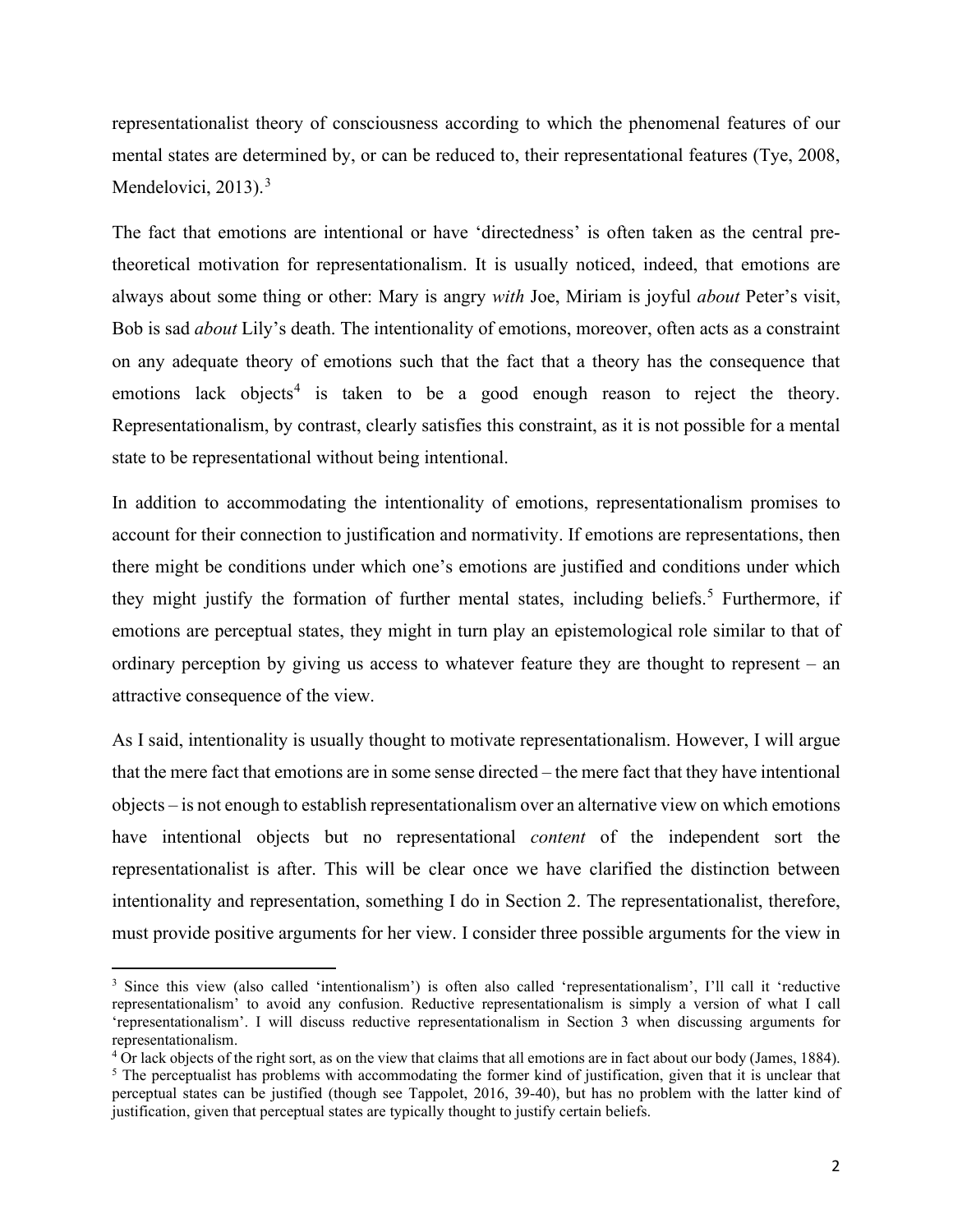Section 3, and show them to be insufficient to establish representationalism. I end, in Section 4, with a brief conclusion.

#### **1. Representationalism**

Before looking at potential motivations and arguments for representationalism, we need to get clear on representationalism itself – in particular, on the sort of *content* the representationalist should attribute to emotions. What are the properties that fear, anger, guilt, admiration, etc. may attribute to their intentional objects? It turns out that an answer to this question is not as straightforward as one might have thought.

How is the content of an emotion to be specified, according to representationalism? What is the property that fear, admiration, sadness, etc. represent their objects as instantiating? Presumably, the relevant property will be different depending on the type of emotion at issue. To see why, suppose emotions such as fear, admiration, and sadness are judgments. If this is true, all emotions will be understood as judgments that  $X$  is  $F$ , for an object  $X$  and a property  $F$ . A problem arises, however, once we remind ourselves that emotions come in *types*. Sadness is a different emotion from anger, and anger is a different emotion from admiration. How can we distinguish between emotion types if they are all judgments? An answer to this question is that emotion types have different intentional objects. But this is implausible: surely, an emotion such as fear can be directed at countless objects of many different types (an animal, a person, the weather, a financial crisis, etc.) and emotions of different types can be directed at the same object (my fear of the General and your admiration for her). Clearly, for an advocate of representationalism, the right way to individuate emotion types is to specify the properties that emotions are thought to represent: for each type of emotion, there is a specific kind of property that the emotion of that type attributes to its object.<sup>[6](#page-2-0)</sup> The challenge is to identify plausible candidate properties for each emotion type. In the following, I discuss two broad categories of answers.

## *Option #1: descriptive properties*

One possibility is that emotions attribute descriptive properties. In experiencing fear towards a dog, on this option, I represent the dog as, among other things, having sharp teeth and as barking

<span id="page-2-0"></span><sup>6</sup> I used the view that emotions are judgments as example only because of its simplicity, and not because I take it seriously. Most theorists have come to reject this view as *too* simple to be true. See Deigh (1994); see also Deonna & Teroni (2012, Ch.5).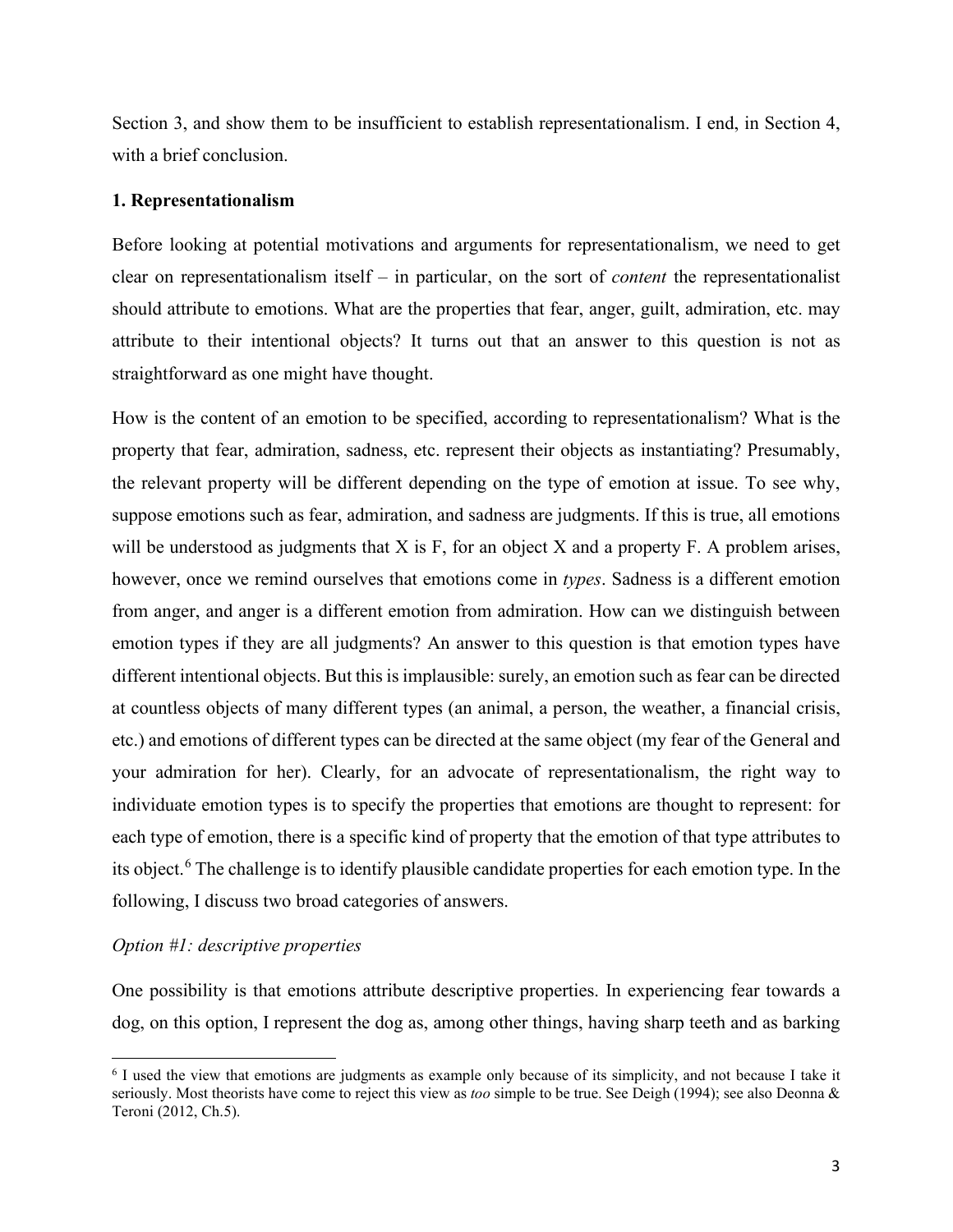loudly – and more generally properties of the dog that intuitively make fearing him appropriate, fitting, or correct. This claim, however, is implausible, as it is clear in this case that what enable me to get in touch with the dog's sharp teeth and loud barking are mental states *other* than my fear – my visual experience of the sharp teeth and my auditory experience of the loud barking. This point, it seems, generalizes: for any instance of emotion, it seems that all the descriptive information acquired by the subject is furnished by mental states other than the emotion itself, such as descriptive beliefs, perceptual experiences, and imaginings.

Despite their relative independence with such descriptive mental states, emotions entertain nonetheless an important relationship with them. Arguably, the occurrence of an emotion depends on the presence of some mental representations. And plausibly, such mental representations will include certain descriptive mental states. In order to feel joy about the good news, I must have in fact *heard* the good news in the first place, I must *believe* that the person who told it to me is telling the truth, and so on and so forth. We might say, in this case, that the joy is *based* on these further mental states. Following Deonna and Teroni (2012), we can call the descriptive mental states on which an emotion is based the emotion's 'cognitive bases'.<sup>[7](#page-3-0)</sup>

#### *Option #2: evaluative/normative properties*

If emotions are representational states (of the independent sort we are after), therefore, they should have a content that is different from the content of their cognitive bases. Fear, for instance, should not be seen as a representation of descriptive features of the situation to which the subject responds. The consensus is rather that, if emotions are representations, they are representations of *evaluative* or *normative* properties. On such a view, in experiencing fear, one represents the fear's intentional object as instantiating an evaluative or normative property (or cluster of properties)<sup>[8](#page-3-1)</sup> of sorts. The task, then, is to find at least an evaluative/normative property that plausibly could correspond to each emotion type.

Two main options can be found in the literature: (i) evaluative/normative features that are not defined in terms of emotion concepts; (ii) evaluative/normative features that are defined in terms

<span id="page-3-0"></span> $<sup>7</sup>$  For reason of space, I put aside the Jamesian view on which emotions represent properties of the body, for the usual</sup> reason that it fails to do justice to the fact that emotions are typically directed towards things outside us (for discussion, see Deonna & Teroni, 2012, 65-66). <sup>8</sup> An emotion may be a compound of several evaluative representations (Solomon, 1988).

<span id="page-3-1"></span>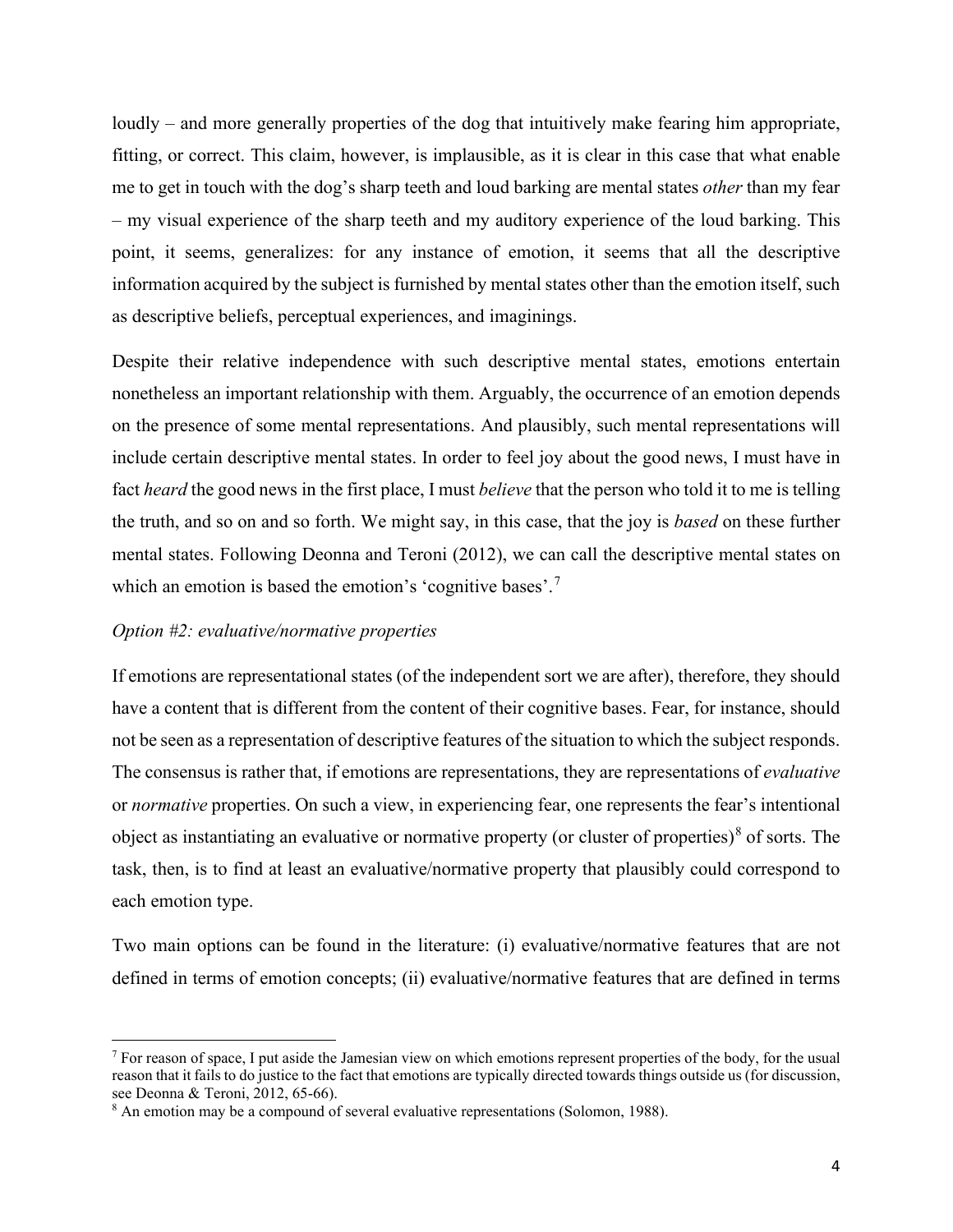of emotion concepts. Class-(i) features may include being dangerous/threatening for fear (where being dangerous implies being bad for one), constituting a loss for sadness, doing something wrong or bad to one for anger, being a piece of good news for joy, etc. Notice that an adequate account of what it *is* to be dangerous, a piece of good news, or loss need not mention emotions. Of course, emotions might be appropriate responses to such features. But this does not imply that the very definition of these features will mention emotions. At least it is not obvious that it will. Still, it seems rather easy to link each type of emotion to a property, or set of properties, of type (i). Contrast class-(i) features with class-(ii) features: being fearsome/scary, being disgusting, being admirable, being lovable, being sad, being offensive, etc. Obviously, the elucidation of these features will make reference to emotions: for an object to be fearsome or scary is for it to entertain a certain relation to fear itself. And for any type of emotion that do not seem to be associated with a feature of this kind, we can posit a property the definition of which will necessarily appeal to the type of emotion at issue, prideworthiness for pride being an example.

Given that features of types (i) and (ii) have both been called 'formal objects',  $9$  I will avoid using the term here. Call class-(i) properties 'evaluative properties' and class-(ii) properties 'emotion-proper properties'.<sup>[10](#page-4-1)</sup> Both (i) and (ii) can be seen as being intuitively related to certain emotion types. For each type of emotion, there will then be at least two normative properties which are intuitively related to it (one evaluative, the other emotion-proper).

This suggests two versions of representationalism: one on which an emotion is a representation of an evaluative property, and one on which it is a representation of an emotion-proper property. I think both versions are subject to initial difficulties. Let me briefly discuss them.

Consider, first, the emotion-proper version of representationalism. It might seem odd that an emotion represents properties whose elucidation will invariably mention the type of emotion to which it belongs in such an obvious way. It claims that to feel fear about something is to represent that thing as fearsome, and that to feel admiration for someone is to represent that person as admirable. It claims, in other words, that each emotion type represents a property that explicitly relates to the emotion type itself. To be sure, the worry is not that, in order to undergo an emotion

<span id="page-4-0"></span><sup>9</sup> E.g., Deonna & Teroni (2012) for the former conception and Tappolet (2016) for the latter conception. For the notion of a formal object, see Kenny (1963). For discussion on formal objects, see Teroni (2007).<br><sup>10</sup> I borrow the expression 'emotion-proper property' from Goldie (2004).

<span id="page-4-1"></span>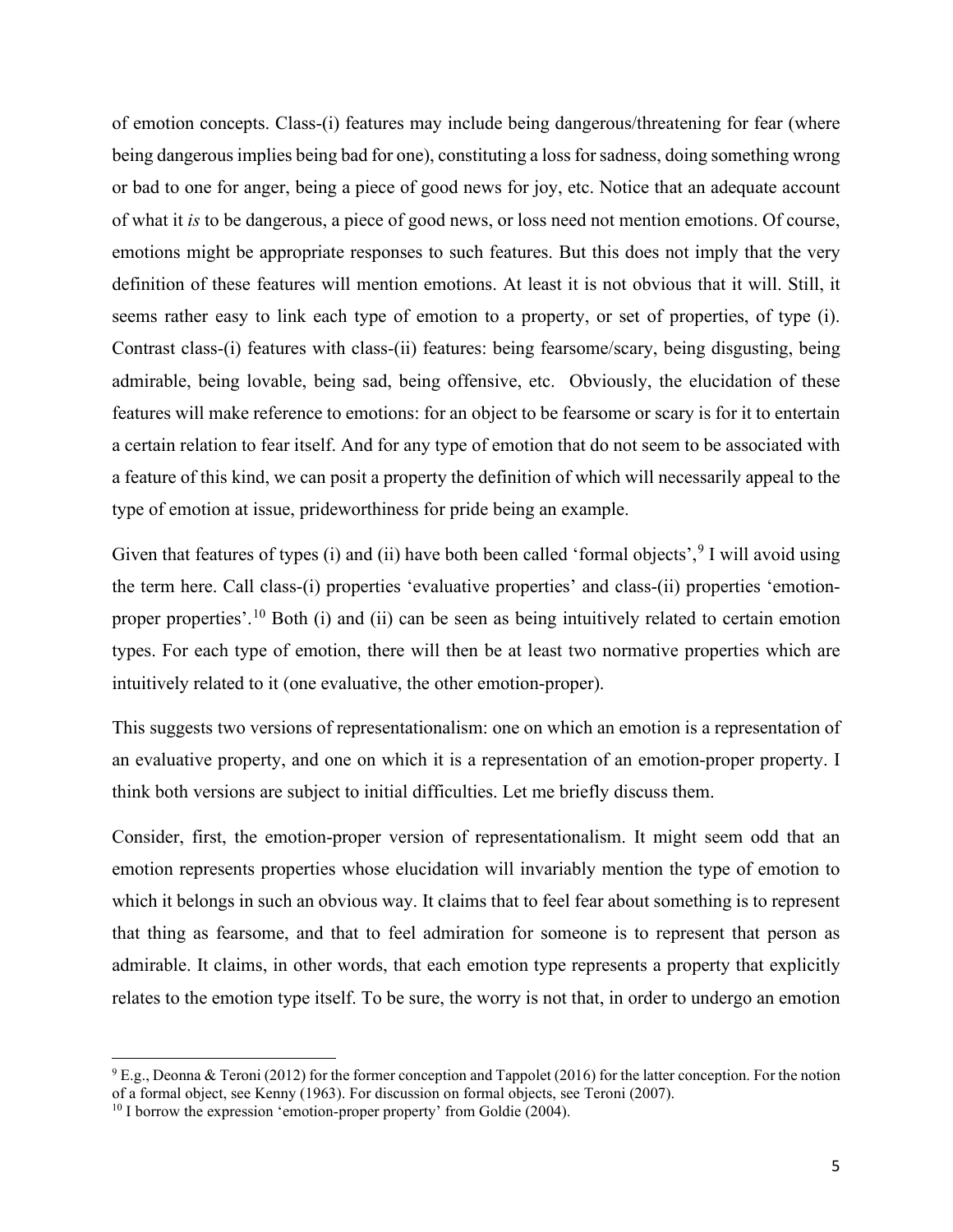of a certain type, one must possess the concept of the relevant emotion, for, as some representationalists have argued (e.g., Tappolet, 2016), emotions might be nonconceptual. Still, according to the latter, emotions will presumably represent themselves, even if non-conceptually. It might be easier to see the point by comparing with the color case. It might turn out that colors are dispositions to cause certain experiences in us. This, however, is something that is not revealed by our color experiences themselves. As far as they are concerned, color experiences could be about objective properties of the world. By contrast, if we were to claim that fear represents the fearsome, then we would have to accept that our experiences of fear reveal something about fear itself – the representation provided by emotions would be partly a representation of our own emotions themselves. Although this is not incoherent, this claim might strike one as implausible for the following reason: the phenomenology associated with emotion just does not seem to involve a reference to emotions themselves. This suggests that if emotions represent some evaluative/normative facts, these are going to be such as to appear as fairly independent of the emotions themselves, even if down the line necessarily connected with them (as colors might down the line be dispositions to certain experiences without this fact being reflected in the experiences themselves). $^{11}$  $^{11}$  $^{11}$ 

Now, let's consider the evaluative property version of representationalism. Suppose that having accomplished some valuable feat is what admiration is in the business of representing. An elucidation of this property certainly would not obviously mention admiration itself. So this version of representationalism does not face the problem of the previous version. However, it faces the following worry. There is an intuitive connection between the performance of some valuable feat and admiration, a connection which needs to be spelled out. The representationalist spells it out in terms of representation: admiration represents the act as valuable in some way. Surely, this is a possible account, but is it the only plausible account? I don't think it is. An alternative account of the intuitive link in question is that the evaluative property constitutes a *reason*, of a special

<span id="page-5-0"></span><sup>&</sup>lt;sup>11</sup> This point applies to accounts of emotion-proper properties according to which, e.g., to be fearsome is to *merit* fear (or to make fear *appropriate*). For a different argument against pairing a response-dependent account of emotionproper properties with the view that emotions provide access to them, see Müller (2020). One might reply to my argument in the following way (thanks to Julien Deonna for pressing me on this): fearsomeness might be something, the way it appears might be something else. This is true, but by contrast with colors – which have an aspect which we can point to and which at least seems to go beyond our experiences of them – fearsomeness seems exhausted by its relation to fear. But assuming that emotions represent some normative property or other, they should represent something that at least makes it an open question whether it is reducible to some relation to emotions.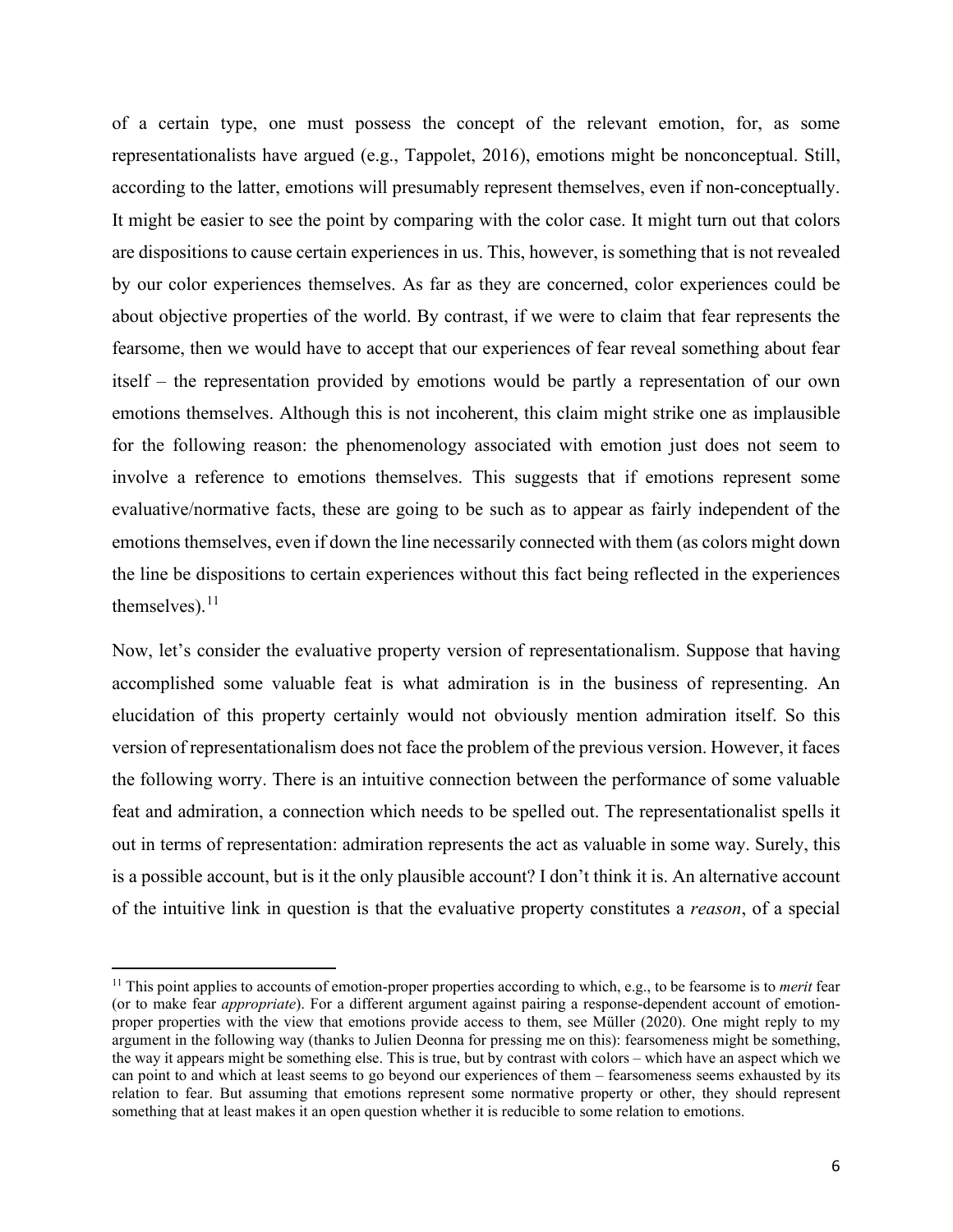sort, for admiration, that is, a reason for admiration as the kind of response it is, where the reason is accessed by a further state of the agent.<sup>[12](#page-6-0)</sup> Of course, the reason relation is in need of elucidation, but it is sufficient for now to point out that the relation in question is also found in the case of some *actions*. Having performed an act of kindness is a reason for thanking, being in a bad situation is a reason for helping, and having done something wrong is a reason for punishing. Emotions and these actions, on this alternative view, bear the same normative relation to the evaluative properties that seem intuitively related to them. And given that we are not tempted to construe the relevant actions as independent ways to represent the evaluative properties that justify them, we might wonder why we should hold this view about emotions if their relationship to evaluative properties is the same.

# **2. Intentionality and representation**

Even if the intuitive link between emotions and the relevant evaluative features does not imply that the former represent the latter, we might think that the fact that emotions are *intentional* is a sufficient reason to take them to be representational. And given that descriptive features are plausibly not represented by emotions, we have strong reasons to take evaluative features to be the relevant represented features. Let's now discuss the connection between intentionality and representation.

Intentionality is often thought to be just the same thing as representation. One reason one might believe this is that, if a mental state is representational, it is intentional. Take belief. If I believe that it is sunny outside, there is *something* my belief is about, namely the weather. The same point applies to all representational states: if a state represents something, then it is clearly *about* that thing. Notice though that the opposite implication – that if a mental state is intentional, then it is representational – is not as obviously true. Indeed, this implication may be at least doubted if we look at how intentionality and mental representation are usually characterized informally. For something to have intentionality is to have directness, to be about something; in other words, it is to have an *intentional object*. If Frances loves Martha, Martha is said to be the intentional object of Frances' love. This is different from saying that Frances' love is a *representation* of Martha. Representation seems to go beyond the mere fact that a mental state has an intentional object. For

<span id="page-6-0"></span><sup>&</sup>lt;sup>12</sup> This is a version of what Olivier Massin calls the 'reactive theory' (Massin, forthcoming). See Mulligan (2010) and Müller (2019) for defenses of this sort of view.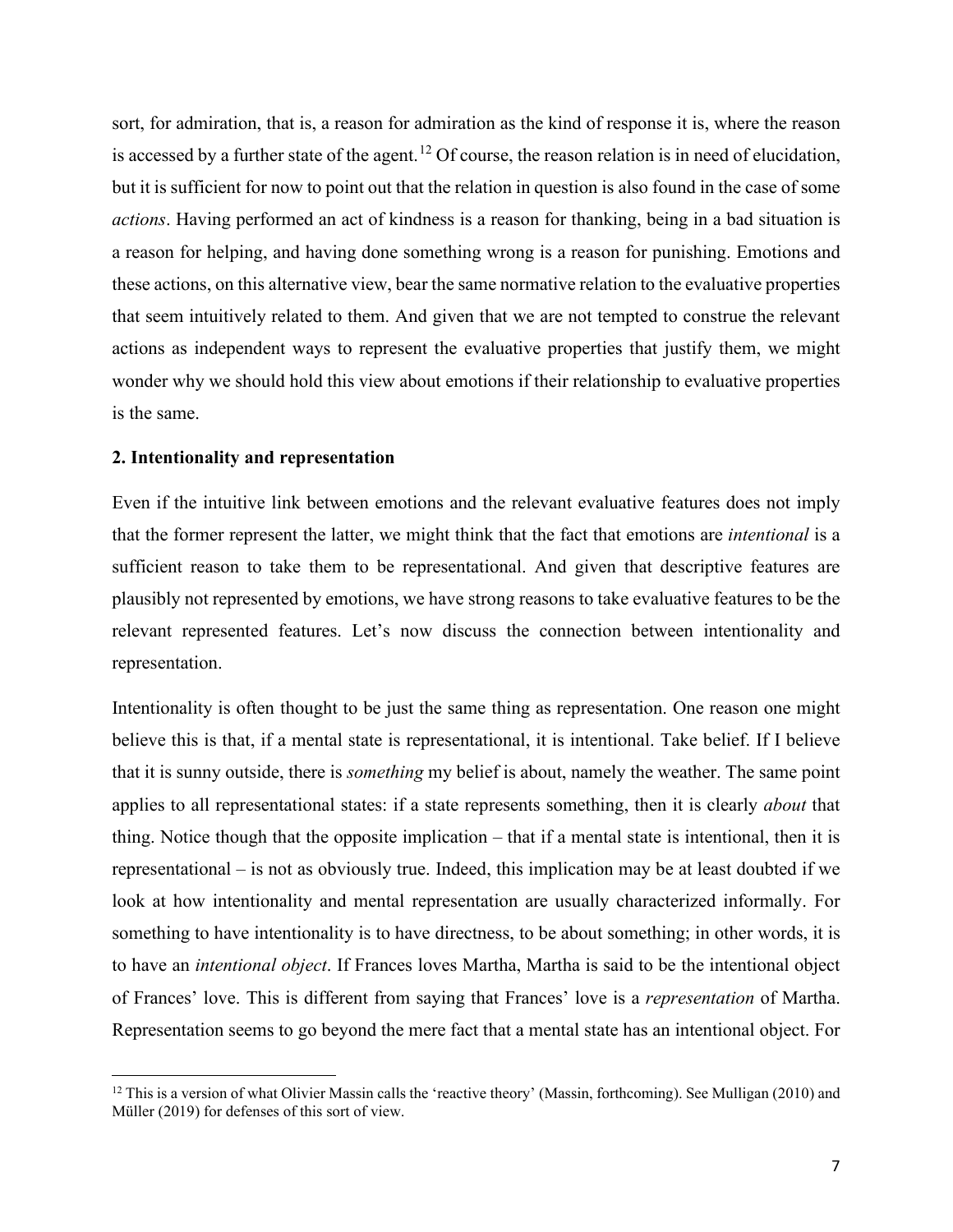instance, as Frege's classic Morning Star/Evening Star case testify, two mental states can have the same intentional object but differ in what they 'say' about this object; two mental states, in other words, can be about the same thing but still differ in the *aspect* under which they represent the object (Crane, 2009, 455) – in this case, they have the same *intentional object* but a different *content*. [13](#page-7-0) Crucially, it seems at least conceptually possible for two mental states to have the same intentional object but differ in that only one of them has content.<sup>[14](#page-7-1)</sup>

So representation and intentionality are different notions: to establish that a mental state has intentionality, we need to find its intentional object, whereas to establish that it is representational, we need to find an object-property structure which could constitute its content – we need to find out what it 'says' about its intentional object.<sup>[15](#page-7-2)</sup> So the question is whether there is a distinctive aspect under which an emotion represents its object – whether an emotion has a distinctive content (i.e., a content that does not come from other mental states) – something we have attempted to do in the previous section.

One might object, however, that showing that representation and intentionality are two different notions is not sufficient to show that they can come apart. Here's Tim Crane on this:

[T]here is a representation of an object, whether real or unreal, in every intentional state or act. For some intentional states, their reality can be what it is independently of the real existence of their objects. The state is of a certain kind (belief, hope, whatever) and it also incorporates a representation of its object. This representational aspect of the state is its content. (2009, 456)

One might think indeed that an emotion cannot be a *merely* intentional state, that is, a state that has an intentional object but no content. If you fear the dog, there is surely an aspect under which the dog is presented to you – as fearsome, dangerous, or whatever (including descriptive properties). Doesn't this imply that the dog is represented by your fear as having a certain feature?

<span id="page-7-0"></span> $13$  It is a further question whether some mental representations are nonconceptual (Crane, 1988, Evans, 1982). Here, I'll assume that this is a genuine possibility, as some representationalists take emotions to be nonconceptual (e.g., Tappolet, 2016).<br><sup>14</sup> Cf. Deigh (1994).

<span id="page-7-1"></span>

<span id="page-7-2"></span><sup>&</sup>lt;sup>15</sup> I borrow the expression 'object-property structure' from Mendelovici, 2013.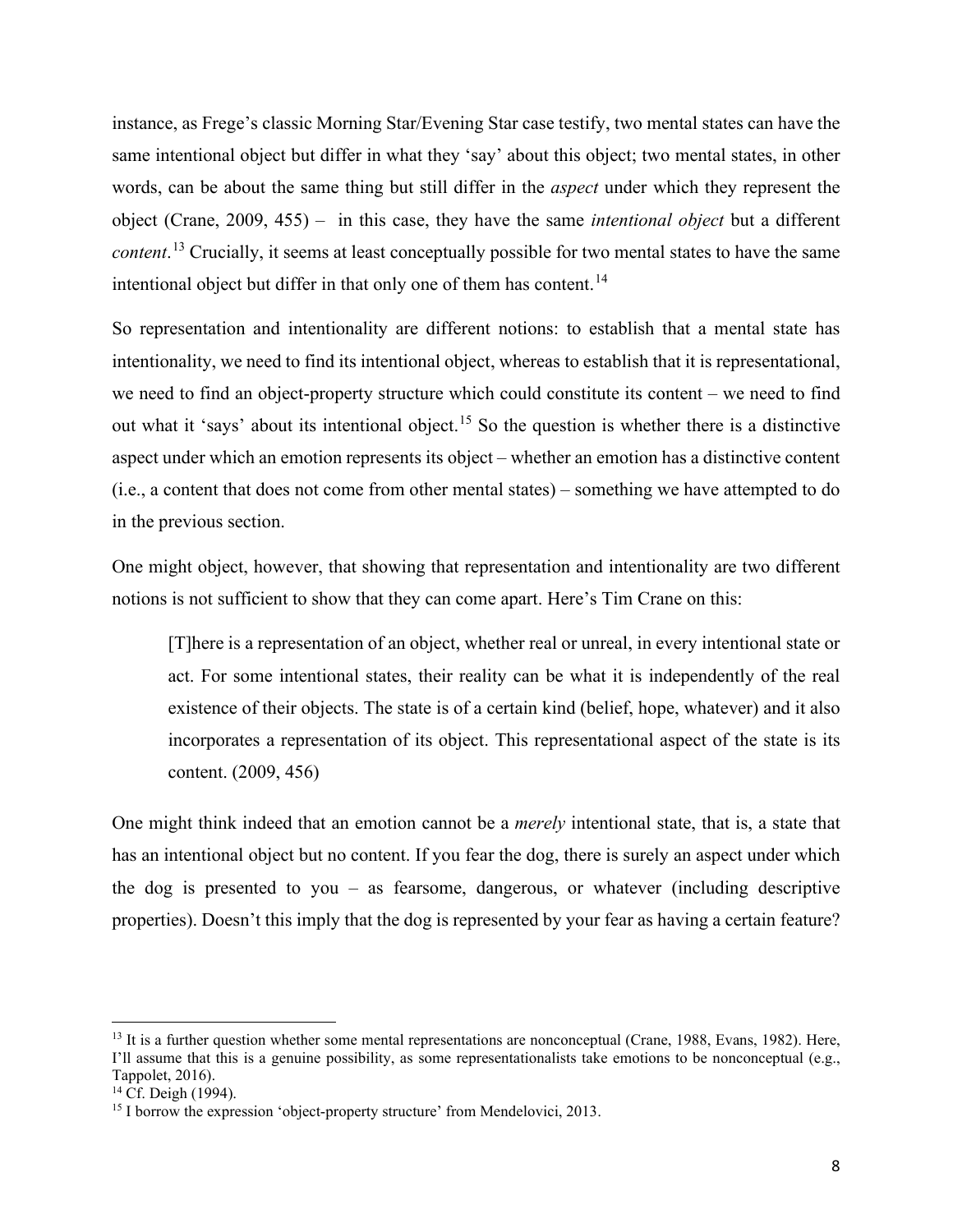I don't think so. I agree that the dog must somehow be represented *by you* as having certain features, but disagree that the part of you that does the representing must be your fear of him. It might be true that, in having an emotion, you thereby represent an object as having certain features. But remember that the thesis I am after goes beyond this dependence claim by claiming that the emotion *itself* is representational – it constitutes an independent way of representing certain aspects of the world, and therefore doesn't, so to speak, merely 'ride on the back' of other representational states.

So, I agree, for the sake of argument, with the following claim:

(E) If X feels fear towards O, then *some* mental state of X represents O as having a certain evaluative property (dangerous, threatening, etc.).<sup>[16](#page-8-0)</sup>

This implication, clearly, is compatible with the denial of representationalism: all (E) says is that the presence of *some* representation is needed, not that the emotion *itself* furnishes that representation. The representationalist who takes intentionality to imply representation, instead, subscribes to the following general claim:

(R)If an entity F is directed towards O, then *F* represents O as having a certain property P (to be specified).

It might seem, however, that (R) is subject to clear counterexamples. Many mental states, including emotions themselves, seem to be directed at *objects* rather than structured entities such as propositions or facts. Oded loves Khadija, Henry is afraid of the spider, Archana hates Brussels sprouts. If these appearances are to be taken at face value, we should conclude that being intentional does not imply being representational. The question, however, is whether these appearances should indeed be taken at face value. For proponents of so-called 'propositionalism', it is possible to reduce apparent 'objectual' attitudes to propositional ones, whereas for proponents of so-called 'objectualism', these attitudes are irreducibly non-propositional, non-representational intentional states. The fate of representationalism, and its reliance on the claim that emotions are intentional, clearly depends on the outcome of this debate.<sup>[17](#page-8-1)</sup>

<span id="page-8-0"></span><sup>&</sup>lt;sup>16</sup> For dissent with this claim, see Deonna & Teroni (2012), who would presumably claim that there is no need for an evaluative representation in the first place.

<span id="page-8-1"></span> $17$  For powerful criticisms of propositionalism, and a defense of objectualism, see Grzankowski (2012) and Montague (2007). If the argument of this paper is on the right track, it may be seen as a further defense of objectualism.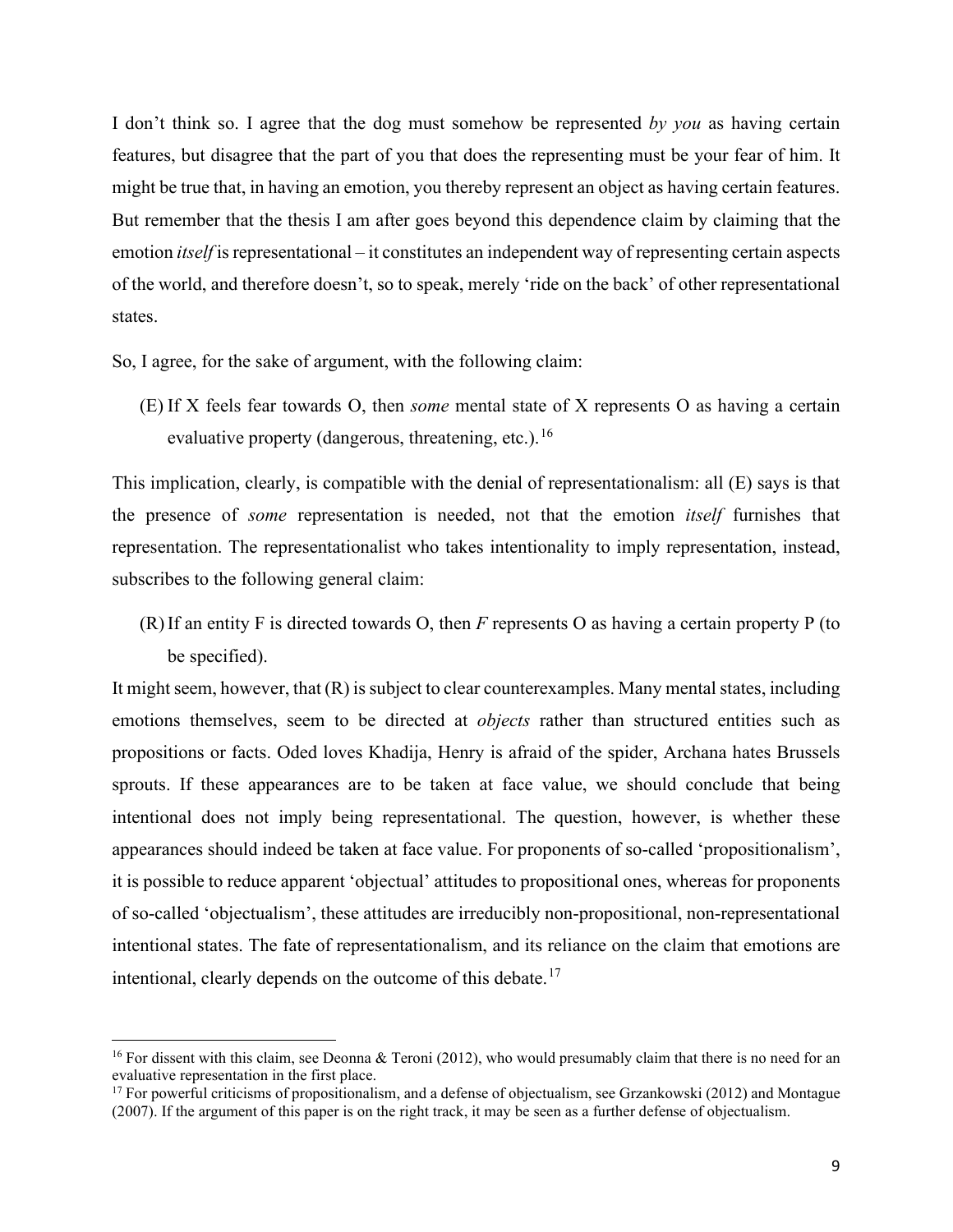At this stage, it is important to appreciate the fact that the objectualist's strategy may be limited in the context of a discussion over the nature of mental states. Given that most intentional states are clearly also representational states, there might still be hope that an ingenious philosopher could find a propositionalist (or representationalist) account of apparent objectual attitudes that is not subject to the problems facing the other versions of the view. This move, furthermore, does seem conceivable since there is nothing deeply counterintuitive in the idea that an emotion such as fear is in fact a representation. In any case, I am unaware of anyone in the literature who rejects representationalism about emotions on the sole basis that the idea that an emotion is representational is counterintuitive.[18](#page-9-0) If that is so, the representationalist could fairly confidently retort that we should not take the appearances about emotions (and other apparent objectual attitudes) at face value.

Instead of engaging in the debate over objectualism, my strategy will be to provide a case of something that is arguably intentional but *clearly* non-representational, that is of something that on reflection we would be happy to call 'intentional', but which we would be highly reluctant to call 'representational' (in the distinctive sense I have introduced). In other words, while the idea that it is intentional may seem natural, the idea that it is representational is deeply counterintuitive (in a way that the mere idea that an emotion is representational was not). If this is satisfactory, this at least should open up the possibility that emotions are like that too.

To this end, let me introduce a class of entities which are in some fairly straightforward sense intentional but non-representational: *object-directed actions*. There is a sense in which some actions are related to certain objects in the world. When Sally thanks Bob, Bob seems to be the object of her action: it is not Bill whom she thanks, or Brendon, but Bob. Similarly for helping and punishing: if I punish or help Tim, there is a sense in which my action is about him and not someone else. It is also plausible that my action depends on certain mental representations – presumably, this is what distinguishes it from mere bodily movements and what makes it have the intentional object it does have. But we wouldn't say that the action *itself* constitutes an independent way of

<span id="page-9-0"></span><sup>&</sup>lt;sup>18</sup> For a possible exception, see Deonna & Teroni (2012).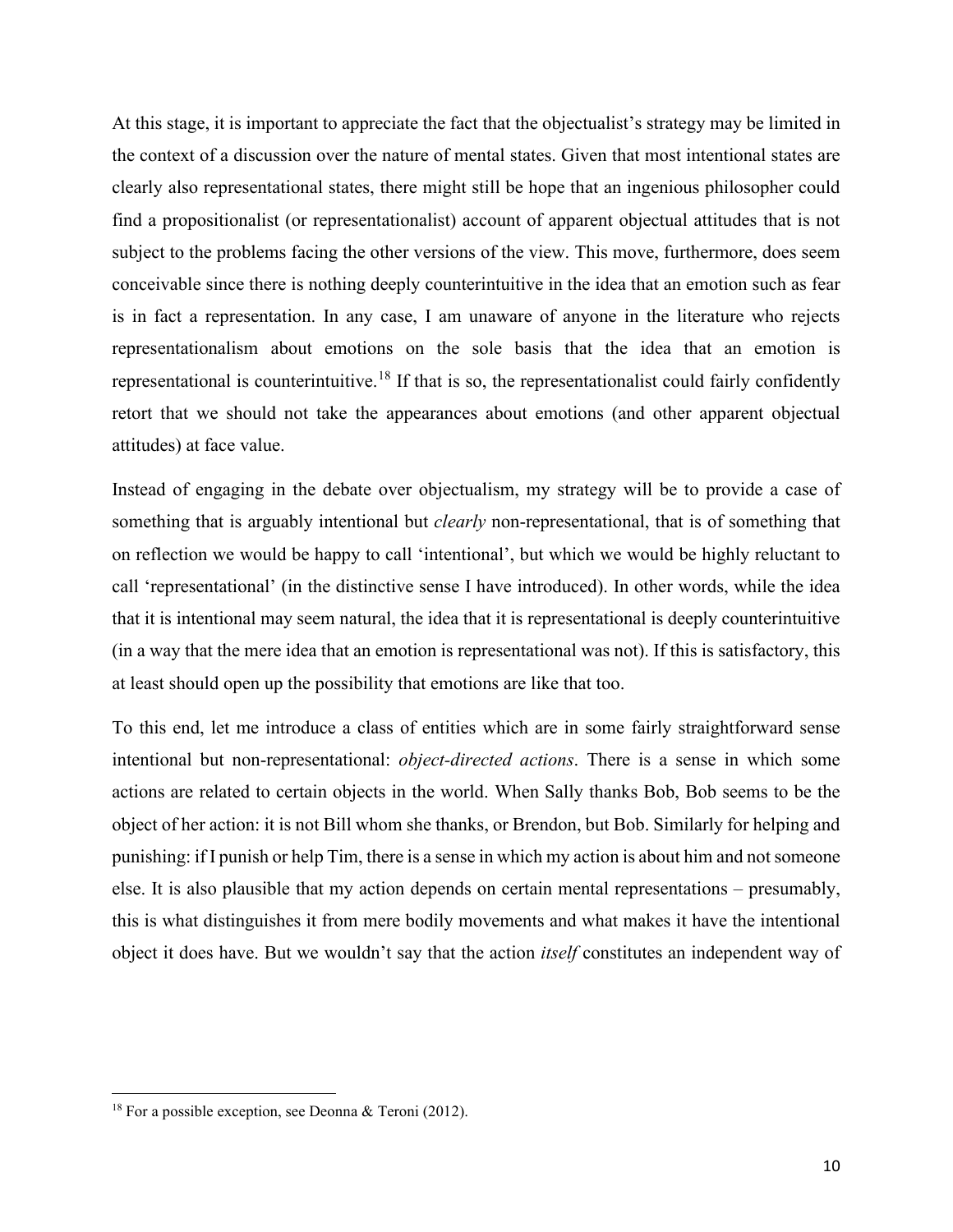representing the relevant aspects of one's situation. The action, indeed, may be a *response* to prior mental representations rather than a mental representation itself.<sup>[19](#page-10-0)</sup>

If this is right, then we cannot move from the claim that emotions are intentional and somehow involve, or depend on, mental representations of their object to the claim that they themselves are representational states, that they 'say' something about their object *in addition to* whatever other representational states they are related to 'say' about it. The upshot, therefore, is that we should distinguish two theses with respect to the topic of the intentionality of emotions. On the one hand, the representationalist's thesis is that emotions are representational, that is, that they have an intentional object and represent it as being a certain way. On the other hand, we have a thesis that accepts that emotions are intentional but denies that they are representational – on this view, emotions have intentional objects but no representational content; they are *merely* intentional.<sup>[20](#page-10-1)</sup> The crucial point is that the representationalist cannot rest content with the move from intentionality to representation, and owes us positive reasons to follow them.<sup>[21](#page-10-2)</sup>

Let's take stock. So far, I have shown two things. First, as argued in this section, there is no easy move from the mere fact that emotions are intentional to the claim that they are representational, for the existence of object-directed actions reveals that something can be intentional without being representational.<sup>[22](#page-10-3)</sup> Second, as seen in the previous section, the search for a plausible candidate content for each emotion type turns out to be a difficult task, each version being subject to its own problems. We have seen that the most plausible version of representationalism claims that emotions represent evaluative properties (as opposed to descriptive and emotion-proper properties), as it does not have the problems of other versions and provides an explanation of the intuitive link between emotions and the relevant evaluative properties. As I have argued, however, there is an alternative explanation of this link which is not, or least need not be, committed to

<span id="page-10-0"></span><sup>&</sup>lt;sup>19</sup> Of course, bodily movements are physical phenomena which can be characterized non-intentionally. However, we should not see their status as *actions* as determined independently of the mental states of the agent. The same way some noises and marks may have meaning in virtue of mental states, some physical events – bodily movements – may have directedness in virtue of mental states. See Chisholm (1957) on the intensionality of some action attributions.<br><sup>20</sup> One might think that the argument of the text in fact shows that emotions do not in fact have intent

<span id="page-10-1"></span><sup>(</sup>Whiting, 2011). I don't see why, in order for a mental state to be about X, X must be represented by *it*. But even if this is true, the analogy still holds between emotions and object-directed actions. Whatever feature object-directed actions have that explains our temptation to say that they are intentional, emotions may well have it too.<br><sup>21</sup> Cf. Ballard (2021).

<span id="page-10-3"></span><span id="page-10-2"></span><sup>&</sup>lt;sup>22</sup> Of course, it does not mean that it entertains no relation to any mental representation. As we have seen, actions clearly do.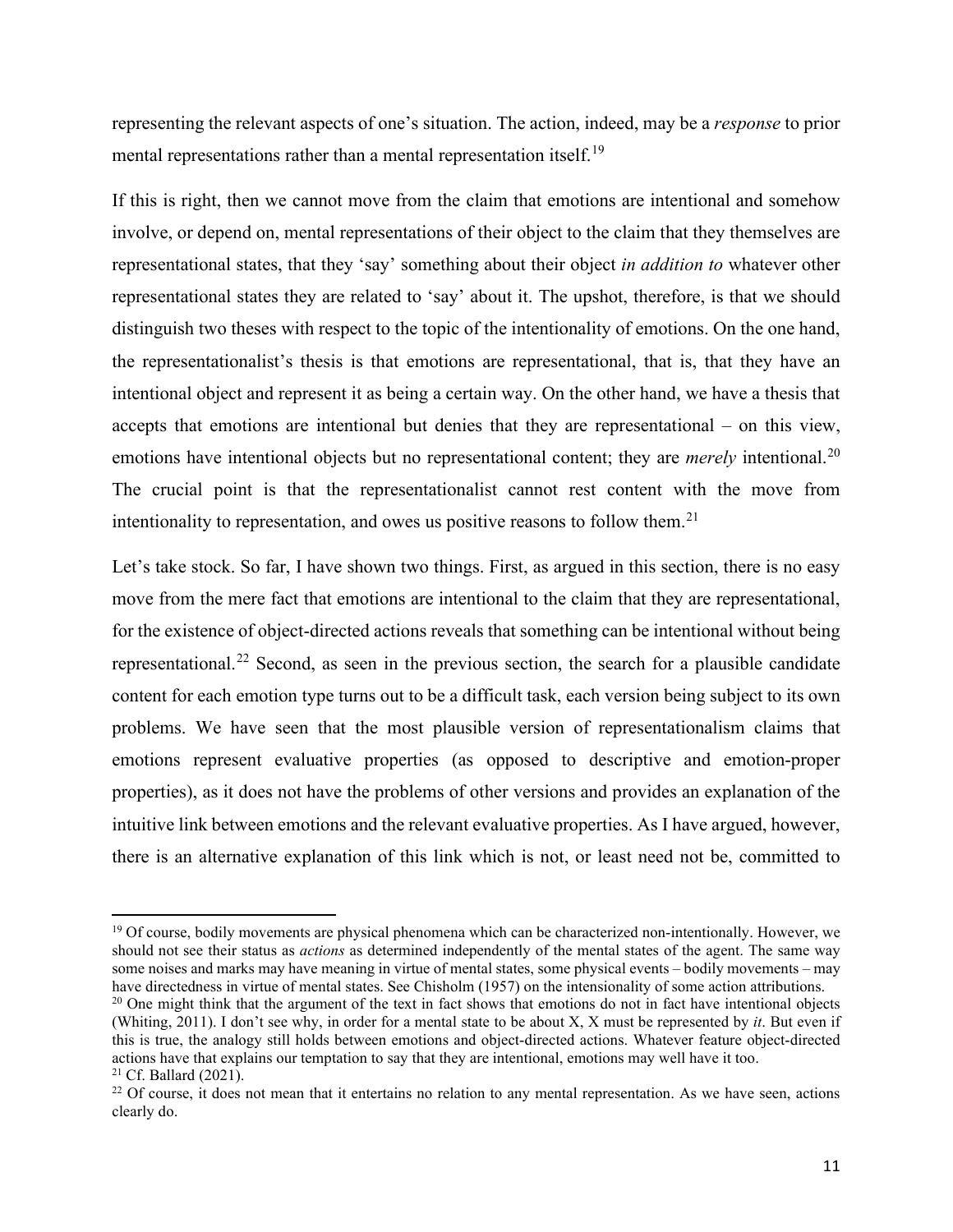representationalism. The representationalist, therefore, must give us positive reasons to prefer her view over this alternative. In the next section, I will consider some of them. I will argue that none of them succeeds in establishing representationalism over the alternative where emotions are analogous to object-directed actions in their relationship with the world.<sup>[23](#page-11-0)</sup>

# **3. Arguments for representationalism**

It is hard to find in the literature positive arguments for representationalism about emotions. In the representationalist camp, indeed, the impression is that emotions *must* be representations, given that they are intentional,  $^{24}$  $^{24}$  $^{24}$  and so the task is to spell out their content – a move I have argued should not be made without argument. In this section, I will consider three arguments which one might give in favor of representationalism. I will argue that they all fail to establish representationalism over the alternative where emotions are analogous to object-directed actions in their relationship with the world.

# *Argument from parsimony*

A simple reason for thinking of emotions as mental representations is that doing so may allow us to reduce them to some other type of mental state. If emotions are mental representations, then they might be judgments, perceptual experiences, or any other kind of state which has a representational content. If we reject representationalism, therefore, we block any prospect of reducing emotions to some other familiar mental state, ending up with a less parsimonious theory than we would otherwise have ended up with.

I agree that non-representationalism is less parsimonious than some forms of representationalism on which emotions are reducible to some familiar kind of mental state. This, however, should count as a blow against it – and a reason to accept representationalism – only if such a reduction has a significant chance of success, which I think is not true. This is not just because I reject

<span id="page-11-0"></span> $23$  The strategy so far has been to show that representationalism is not obviously better than the non-representationalist alternative that I have outlined, especially in light of the fact that intentionality and representation seem to be distinct – though importantly related – notions. Deonna and Teroni (e.g., 2012, 2015) have provided a sophisticated argument for the conclusion that emotions do not represent value, to which I am sympathetic. They would not subscribe to the non-representationalist alternative I motivated, however, as they deny that evaluative facts are normative reasons for emotions. For further discussion, see Massin (forthcoming).

<span id="page-11-1"></span><sup>&</sup>lt;sup>24</sup> And maybe because they have a phenomenal character, and reducing it to representation would be our way to saving physicalism, as many reductive representationalists think. An alternative motivation for pursuing representationalism is that it could form the basis of an epistemology of value. If what I say in the following is on the right track, however, we shouldn't be too confident that emotions could play the relevant epistemological role.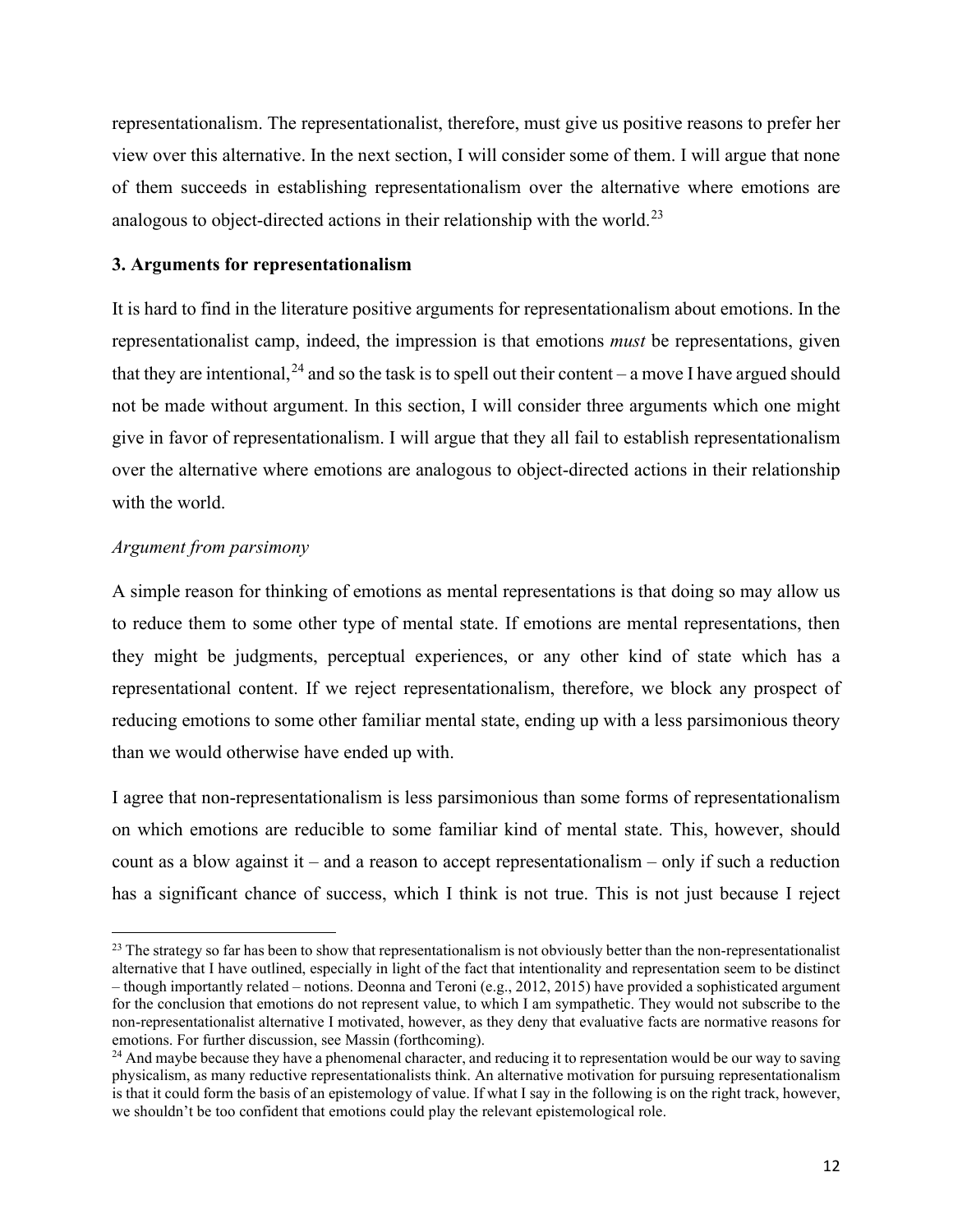representationalism, and thereby any specific representational proposal; it's mainly because, *even for a representationalist*, such a reduction is unlikely to happen. Many attempts at reduction have been made – emotion to judgment, emotion to perception, etc. But it quickly came to be clear that no such neat reduction could occur and that, either we were to adopt a somehow revisionist account of emotions or we were to qualify our initial proposal in such a way that emotions virtually came to constitute their own category of mental state. Emotions are no longer considered as judgments, perceptions, etc. plain and simple, but as a *special*, *sui generis* kind of judgment, perception, etc., which presumably means that, although emotions are similar to judgments, perceptions, etc. in some respects, they also differ from them enough not to be reducible to them.<sup>[25](#page-12-0)</sup>

An alternative argument from parsimony runs as follows: we need a kind of mental state to play the epistemological role of giving us an access to value. Many mental states are out of the question; vision, audition, and the other senses cannot give us that. And we don't want to posit an extra sense which would play the role. Our choice is thereby very limited. Given that there is an intimate link between emotions and certain evaluative properties, a natural move would be to assign that role to emotions themselves. And this would also be a parsimonious move, given that we would not need to posit an extra kind of mental state to play the relevant role. My response is two-fold. First, if my argument is sound, representationalism is false. If that's the case, then emotions simply cannot play the relevant epistemological role, and we may have to introduce an extra kind of mental state (at least if we do not wish to endorse some form of skepticism). Second, I think that, even if emotions are ruled out, we are not out of options. Various alternative proposals of how we might access value have been proposed in the literature.<sup>[26](#page-12-1)</sup> I don't see why these views should be considered less parsimonious than the representationalist's.

# *Argument from introspection*

In attempting to establish representationalism, perhaps we should instead start from the way emotions *feel* and see whether attending to it might reveal their representational nature. One reason one might give for representationalism is that, when we carefully attend to our emotions, we

<span id="page-12-0"></span> $25$  For instance, attempting to counter some of the difficulties facing his cognitive theory, Solomon resorts to the claim that emotions are 'judgments of the body' (2003, 191). In a similar vein, given the disanalogies between emotions and ordinary perceptions, Tappolet (2016, 30) is happy to call emotions 'quasi-perceptions'. For discussion of the *sui* 

<span id="page-12-1"></span><sup>&</sup>lt;sup>26</sup> For instance, see Huemer, 2005, for the claim that our access to value is done via ordinary intuition, and Oddie, 2005, for the claim that it is done via desire.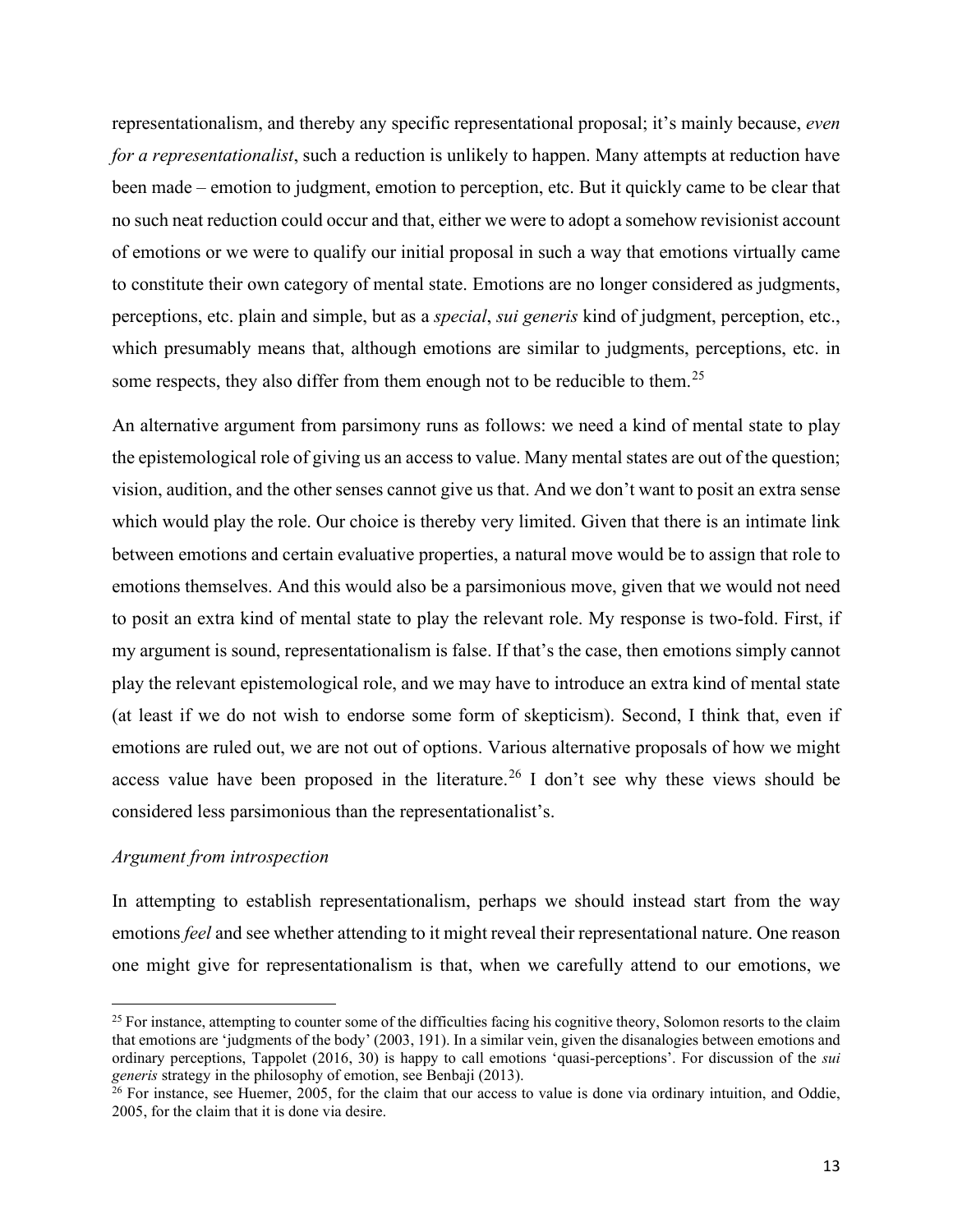thereby attend to the evaluative features of their intentional objects. The same way, in attempting to attend to our visual experiences, we end up attending to the visual features these experiences represent (Harman, 1990), it may be the case that, in attempting to attend to our emotions, we will end up attending to the evaluative features these emotions represent. If emotions are 'transparent' in this way, this might indeed be a reason to accept representationalism.

But are emotions transparent? It seems to me that, when I attempt to attend to an emotion I experience, I do not, and certainly need not, attend to any evaluative feature in the world, and I may not even attend to the intentional object of my emotion.<sup>[27](#page-13-0)</sup> The representationalist might respond that I have misdescribed my experience. Isn't it the case that, when one is afraid of something, one's attention will inevitably be directed at that thing? I think, however, that such a response confuses the idea that it is possible to attend to one's experience without regard to its representational properties with the idea that, in having an emotion, one *tends to* focus one's attention on the object of the emotion. The latter idea, indeed, is compatible with the denial of transparency; in fact, it is compatible with the denial of representationalism. It may be the case that a central function of emotion is to direct our attention to significant aspects of our situation (Brady, 2013); nothing regarding representationalism follows from this.

# *Argument from phenomenology*

Although emotions may lack transparency, this does not imply that representationalism is false.<sup>[28](#page-13-1)</sup> A related argument appeals to an emotion's general phenomenology rather than its more specific introspectible aspects. While in the grip of an emotion, one's overall impression of one's situation changes; one's situation simply *seems* very different. In feeling fear, one's overall situation *looks* threatening. Moreover, the way one's situation looks to one is not simply a matter of one literally *seeing*, or *hearing*, or *smelling* the world differently. Rather, one might think, it is a matter of having an extra layer of sensory content over and above the contents of these other mental states. Emotions might be what furnishes this further content.

<span id="page-13-0"></span><sup>&</sup>lt;sup>27</sup> See Deonna & Teroni (2015).

<span id="page-13-1"></span><sup>28</sup> Perhaps it shows that *reductive* representationalism is false, although this is far from clear. It might indeed be the case that, while transparency establishes (or at least provides a strong reason for) reductive representationalism, lack of it does not refute it. It seems to me though that it should at least constitute a challenge to the view.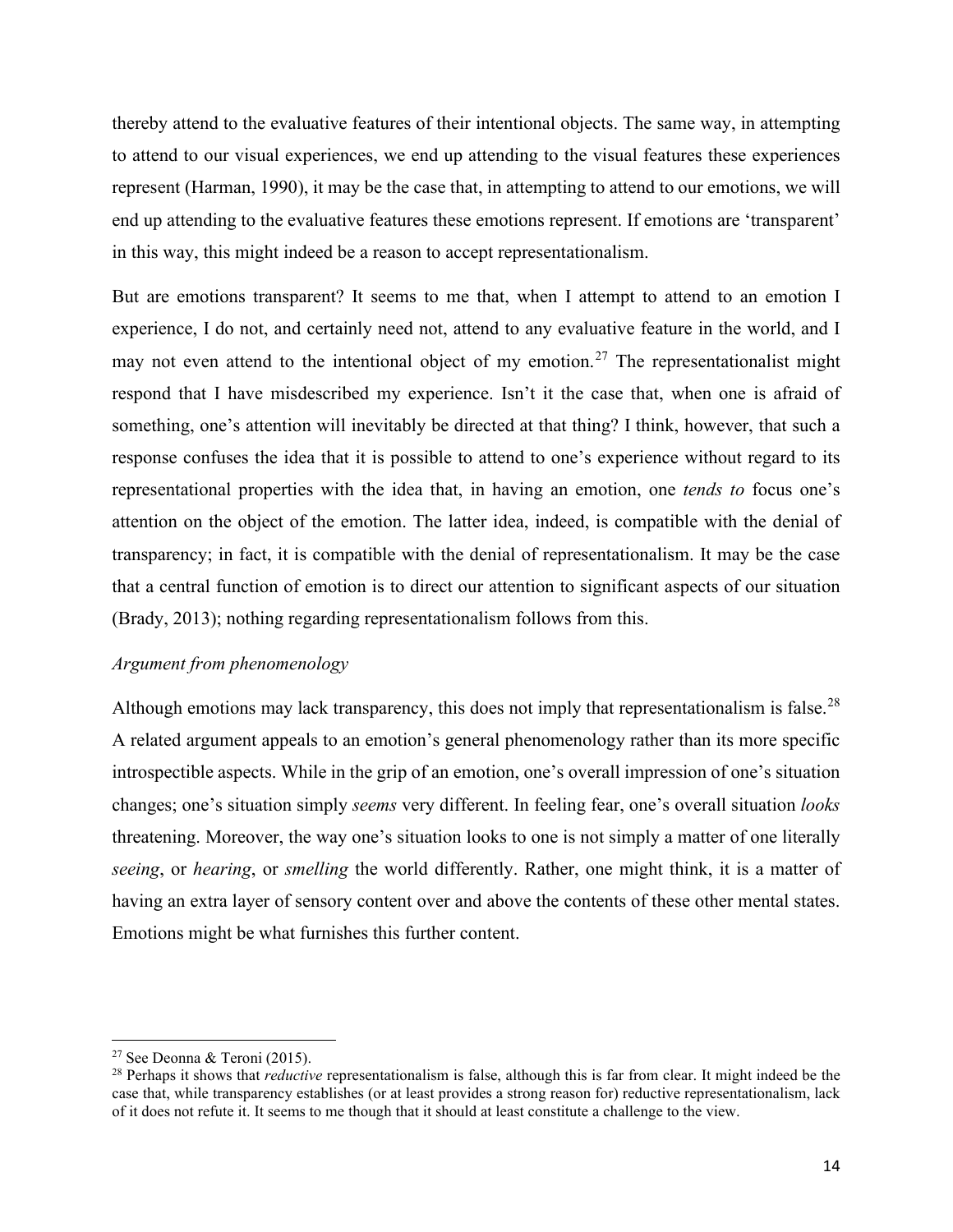One way to reply to this argument is to explain away the intuition that, in having an emotion, one thereby represents certain evaluative aspects of the world in a way that can be revealed in one's overall experience. Perhaps, for instance, the world seems different to us given that, in having a certain emotion, our attention tends to focus on descriptive features of our situation which were not previously attended to. In experiencing fear towards the dog, I may indeed tend to focus more on his sharp teeth and subtle moves towards me than when I was not in the grip of the emotion.

I do not think this is what is going on here, however. I agree with the representationalist that, in having an emotion, one represents the intentional object of one's emotion as instantiating some evaluative feature. I also agree that this representation may show up in one's overall experience of the situation. Yet, I think that the claim that this representation is furnished by the emotion itself cannot be established by a simple appeal to phenomenology. It might indeed be the case that one's emotion is so bound up in experience with other mental states that it is practically impossible to pull them apart. This does not imply that we should identify emotions with any of these mental states. This can be illustrated by considering one's representations of descriptive properties, things we have seen cannot be identified with emotions. It might be difficult to separate one's perceptual experience of the dog's big teeth with one's fear, but this clearly does not show that one's fear represents the dog's big teeth.

Notice that a similar point can be made regarding the phenomenology of *action*. In acting in a certain way, one's overall experience may be such that it is difficult to introspectively pull apart the distinctive phenomenal character of one's act (the feeling of the limbs moving etc.) with the phenomenal character of one's other mental states. In particular, it might not be possible to pull apart one's evaluation of the situation from one's overall experience of the action.

At this stage, the representationalist might pursue a different line of attack. Granted, it is not the case that representationalism is the *only* plausible explanation, as the previous argument would have it. However, it may still be true that representationalism is the *best* explanation of the relevant phenomenon: the best explanation for why the world seems different (e.g., threatening) when in the grip of an emotion (e.g., fear) might be because the emotion itself represents the world as being a certain way (e.g., as threatening). In the rest of this section, we will look at a way this story could go. I will argue that, although promising, it should nonetheless be rejected.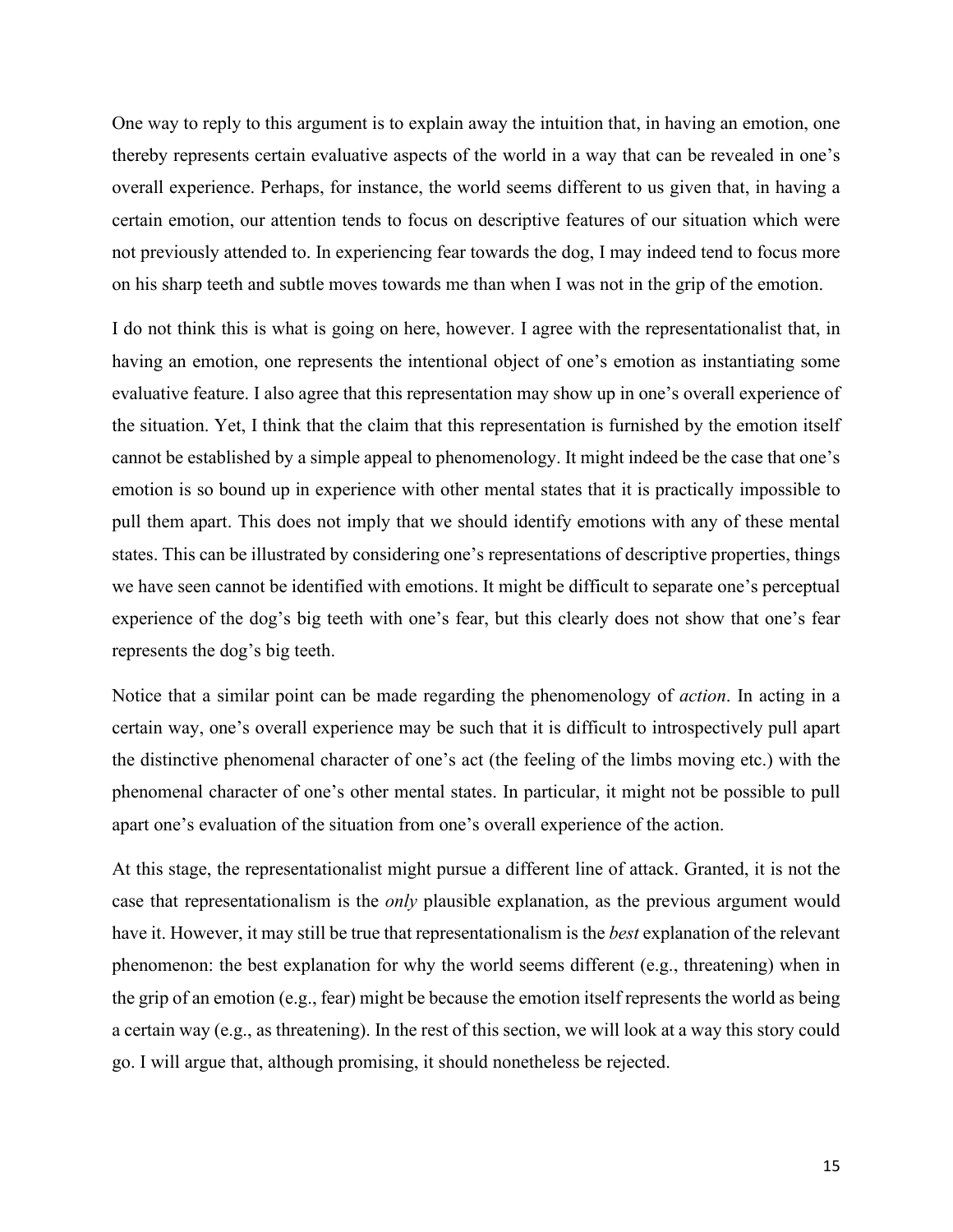The previous argument from phenomenology relied on evidence from experience to show that emotions themselves are evaluative representations. It was suggested that, in having an emotion, the world suddenly 'looks' different, evaluatively, to the subject. Call whatever change in overall experience is involved here the 'evaluative look'.<sup>[29](#page-15-0)</sup> The evaluative look has two important features. First, it is experiential. The suggestion was then that, given that emotions themselves feel a certain way, this sudden phenomenal difference can be explained by the fact that one is now undergoing an emotion. Appealing to the mere fact that emotions have phenomenal character is not sufficient to establish representationalism though, as it must also be the case that at least the phenomenal character of emotions that we appeal to can in turn be accounted for in representational terms.<sup>[30](#page-15-1)</sup> For the second important feature of the relevant evaluative look is that it is representational: something in the world is now represented as having some evaluative property. For emotions to explain this change in evaluative look, therefore, we must link the representational content of the evaluative look to certain phenomenal aspects of the emotion which could plausibly be reduced to such content.

A natural way to carry out this project is to find in the phenomenology of emotions dimensions of variation which could correspond to the dimensions represented by the evaluative look. And two dimensions of variation stand out as particularly promising: *valence* and *intensity*. Some emotions feel good (positive valence) while others feel bad (negative valence). There is a debate to be had about how best to understand valence, but this should not prevent us from appreciating the following story. Values come in two types: positive and negative. The beauty of a painting is good, greed is bad. When things change in evaluative look along the positive/negative value dimension, there must be in our experience something that corresponds to the change. Valence clearly could play this role: in experiencing wonder, we may be representing the painting as good is some way, and this may be due to the fact that wonder *feels good*.

But emotions do not simply vary in valence; they also vary in intensity. I can be a little afraid of a spider, but I can also be terrified. I can be a little angry, moderately angry, and very angry towards a friend. Emotions may be appealed to in order to explain, not just the general species of value (good or bad) attributed by one's evaluative look, but the *degree* of value that is attributed. Given

<span id="page-15-1"></span><span id="page-15-0"></span><sup>&</sup>lt;sup>29</sup> It should be clear that the notion of look at play here is not to be understood in visual terms.<br><sup>30</sup> It must be the case, that is, that at least some restricted form of reductive representationalism be true, one on at least some phenomenal features of emotions are reduced to representational features.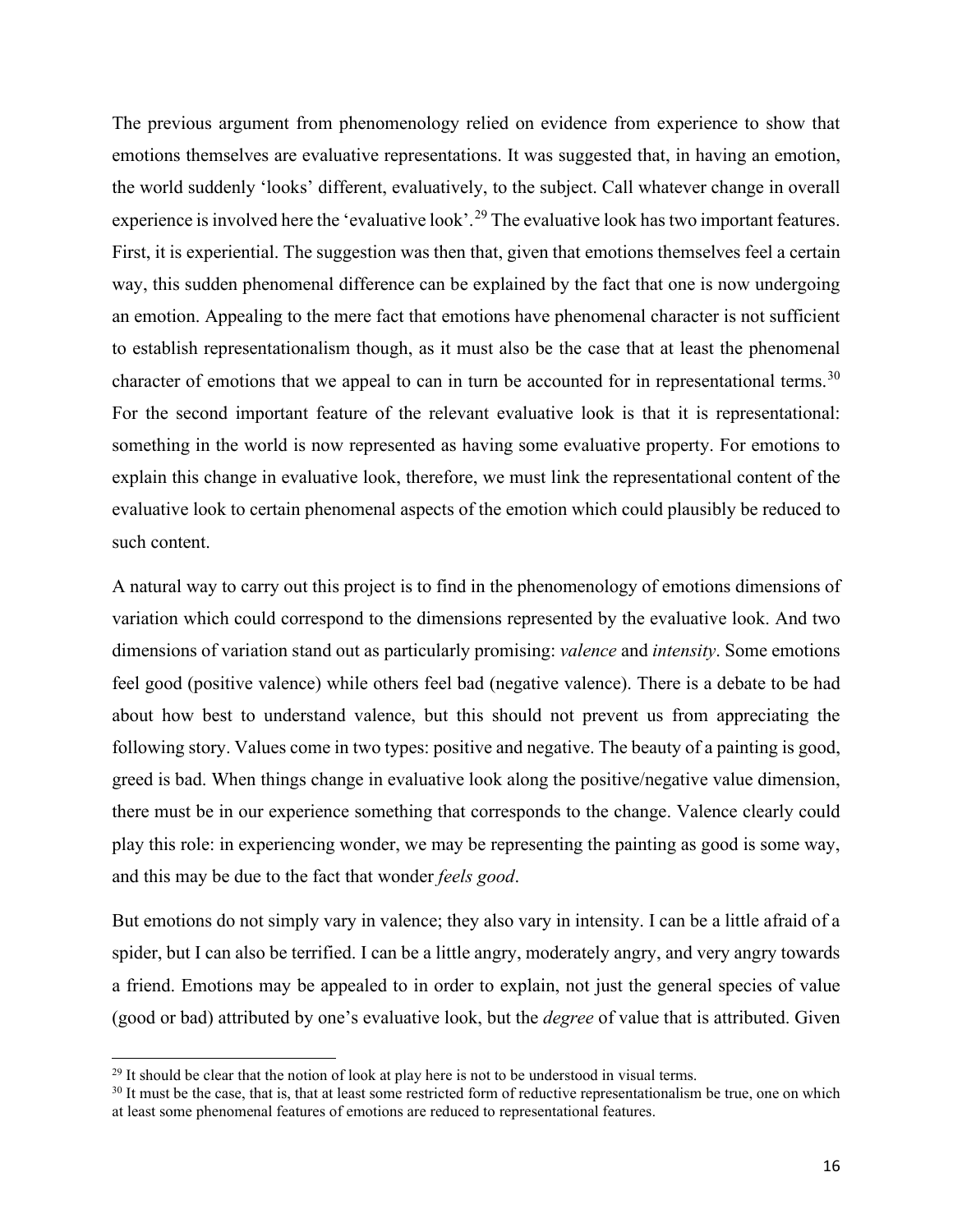that things can go from a little good to very good (and correspondingly for bad), and that this will plausibly transpire in one's evaluative look, we may spell out the relevant representation in terms of how intense the emotion feels.<sup>[31](#page-16-0)</sup>

I find the resulting view attractive; in fact, I think that, if suitably fleshed out, it would constitute the best version of representationalism.<sup>[32](#page-16-1)</sup> I think, however, that it should be rejected. In a nutshell, the account wrongly predicts that a change in an emotion's phenomenal character will imply a change in one's evaluative look. In particular, it wrongly predicts that a change in an emotion's *intensity* will imply a change in the degree of value attributed by the subject undergoing the emotion. To put it differently: according to representationalism, variation in intensity implies a representational difference, in particular a difference in evaluative look. But it does not: a change in an emotion's intensity does not imply a change in evaluative look. Therefore, representationalism is false.

Before justifying the thought that intensity variation is distinct from any variation in evaluative look, I should qualify the prediction that I attribute to the representationalist. The prediction need not be as strong as the claim that *any* variation in intensity will imply a change in one's evaluative look. It may be the case that the connection between an emotion's intensity and the corresponding evaluative look is coarse-grained enough to allow that some subtle changes in intensity won't imply a change the subject's evaluative look.<sup>[33](#page-16-2)</sup> Perhaps, indeed, what might be needed is only a *gross* correspondence between the two. For instance, if the subject's evaluative look attributes a small degree of value to an object, her emotion towards that object will be in the 'small intensity range', and when her evaluative look attributes a large degree of value, her emotion will be in the 'high intensity range', whatever these ranges precisely amount to. The prediction, therefore, is that a *significant* change in an emotion's intensity (e.g., from the small intensity range to the high intensity range) will imply a change in evaluative look (e.g., from attribution of low value to attribution of high value).

<span id="page-16-0"></span> $31$  Cf. Montague (2014).

<span id="page-16-1"></span> $32$  An additional reason to find the view attractive is that it provides a non ad-hoc way of distinguishing between emotions and evaluative judgments with the same content, as it does not simply say that emotions are evaluative judgments plus a little bit of phenomenology. Against this 'add-on' strategy, see Goldie (2000, 40-41).

<span id="page-16-2"></span> $33$  Note that a thoroughgoing reductive representationalist cannot accept this possibility, given her project of reducing all phenomenal features to representational ones.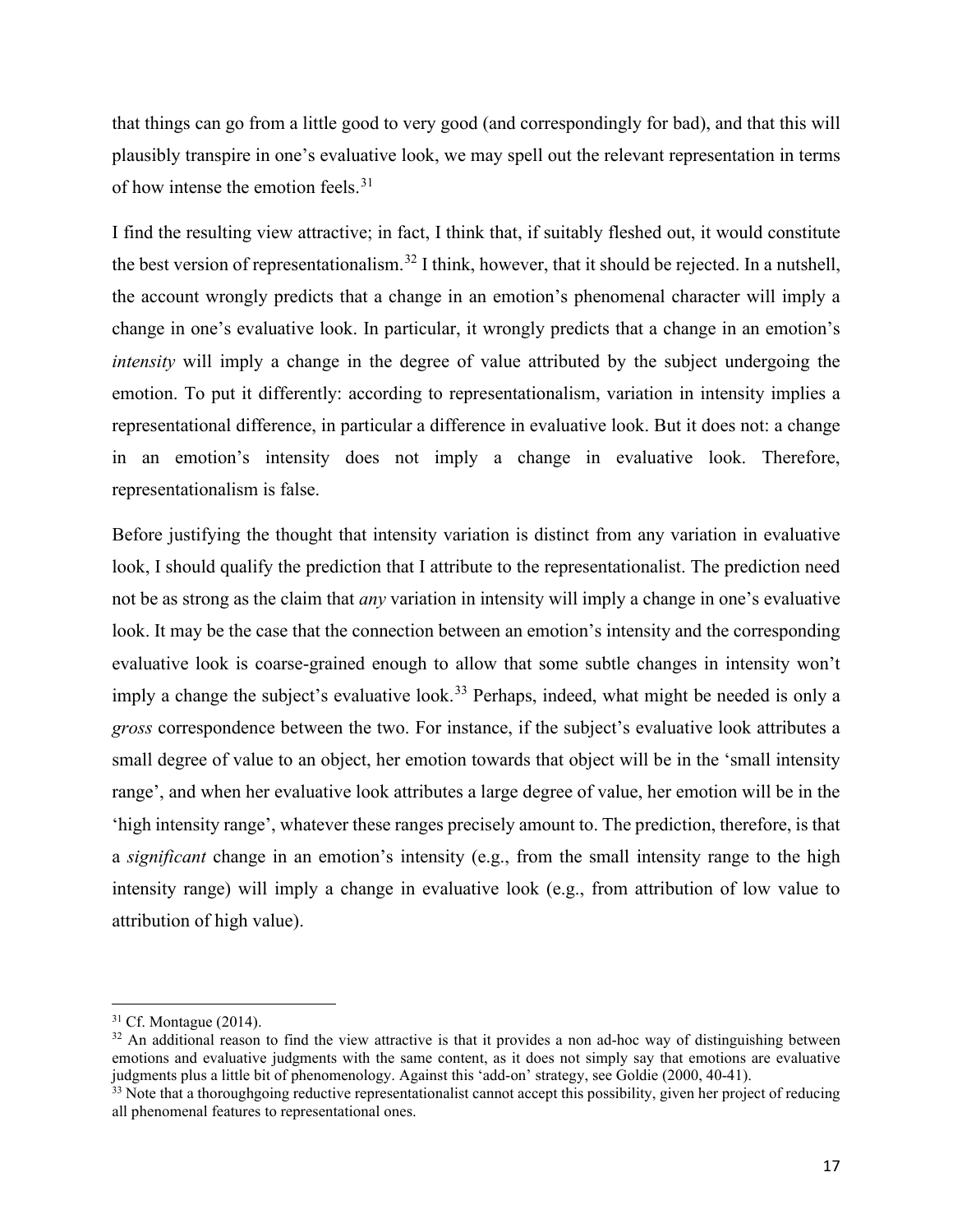Paul was just insulted by his best friend Harry. He feels deeply hurt and angry. Now Harry looks very different to him; he looks *bad* in some way, in fact *very bad*. [34](#page-17-0) And this seems to match the intensity of his initial anger. Upon being insulted, Paul got *very angry*. So far the representationalist has a story about the degree to which Paul sees Harry as bad: the intensity of Paul's anger represents the degree of Harry's badness. Now, if Paul is emotionally normal, he is probably not going to feel the same intensity of anger throughout the interaction. His anger is going to wax and wane. In fact, it might go back and forth from very strong to pretty mild. If representationalism is true, then Paul's evaluative look of Harry will change as a result of such large changes in intensity. I find this implausible, however. Throughout the interaction, the way Harry looks to Paul (i.e., very bad) may remain constant, and this regardless of the intensity of Paul's emotion. In fact, I contend, Paul's overall impression of Harry may continue after his anger is gone. If this is the case, representationalism should be rejected, as it claims that Paul's evaluative look should change as a result of such drastic changes in the emotion's intensity (and it should disappear once the emotion is gone). $35$ 

The representationalist might reject the intuition that, at some point in his interaction with Harry, Paul may become mildly angry but still see Harry as very bad in some way. They might do so either because they do not have the intuition in the first place or because they would like to bite the bullet and claim that a change in intensity does imply a change in evaluative look.<sup>[36](#page-17-2)</sup> But there is a further reason to accept my take on the Paul-Harry case. In the ordinary sensory case – vision, for instance – an experience is typically associated with a disposition to form certain beliefs about the world. In seeing a red object, I am disposed to believe that I am facing something red, or, if I do not possess the concept RED, to believe that I am facing *that* (pointing to the object's color). In addition, any recognizable variation will typically lead to a change in one's dispositions to believe. If a red object suddenly turns blue, this will have an impact on what I am disposed to believe regarding the object. Of course, subtle variations in an object's properties will not necessarily lead to a change in one's dispositions to believe, as one may not notice the difference.

<span id="page-17-0"></span> $34$  We need not worry about the more specific way Harry looks bad to Paul here. For if an emotion does not represent anything as bad, *ipso facto* it does not present anything as bad in some more specific way.

<span id="page-17-2"></span>

<span id="page-17-1"></span><sup>&</sup>lt;sup>35</sup> A similar argument against representationalism about *moods* can be found in Kind (2013).<br><sup>36</sup> This is how I interpret Mendelovici's reply to Kind's argument against representationalism about moods (Mendelovici, 2013). For instance, one might claim that what remains constant is Harry's evaluative outlook and that his anger represents degrees of badness. Thanks to Julien Deonna for suggesting this possible response to the case.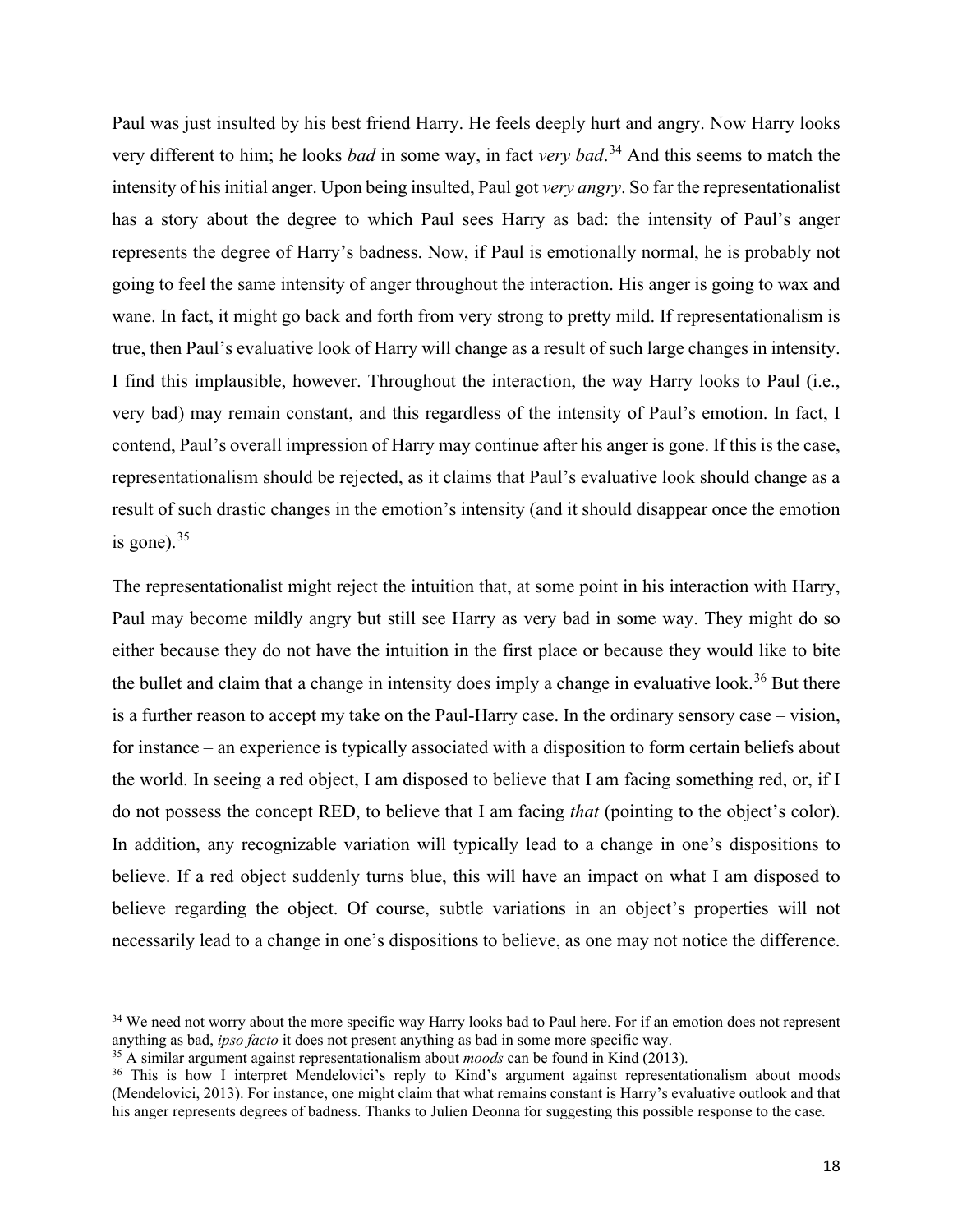Again, it is more plausible to claim that *gross* variations like in the example just given will lead to such a change, at least typically.

Now, one might wonder, do variations in emotional intensity typically lead to a change in one's disposition to form beliefs – in particular beliefs about the degree of goodness or badness (what the emotion's intensity is supposed to represent) – about the emotion's object? Surely, they *might*. But the claim is more robust than this: it posits a *systematic* link between gross changes in an emotion's intensity and changes in one's dispositions to form beliefs about the emotion's object. This claim, I think, is too strong to be plausible. In situations such as Paul and Harry's, our emotions undergo large changes in intensity – from mild, to strong, to moderate, to strong, to mild, and so on. It is far from clear though that such changes will have the sort of systematic impact on one's dispositions to believe we can find in the ordinary sensory case. The fact that one's disposition to form evaluative beliefs about the object of one's emotion can remain stable in the face of radical changes in emotional intensity is something that does not square well with the representationalist's story. Unless the representationalist has more to say about the difference between ordinary sensory experience and emotion, therefore, I think her view should be rejected.<sup>[37](#page-18-0)</sup>

#### **4. Conclusion**

Representationalism about emotions is close to orthodoxy in contemporary philosophy of emotion. In this paper, I have cast doubt on this thesis in two main ways. First, I have argued that the initial motivations for the view – stemming from the connection between intentionality and representation – are not very strong. Second, I have argued that natural positive arguments for the view are inconclusive. Throughout the discussion, I have made use of an analogy between emotions and a certain class of actions – 'object-directed' actions. The structural similarities between the two classes of responses are striking and seem to call for a similar account, an account where emotions and the relevant actions are non-representational entities with intentional objects (represented by further states of the agent) whose properties justify these responses. If this is right, then the representationalist cannot rest content with providing yet a further argument for their view

<span id="page-18-0"></span> $37$  For an argument for the conclusion that emotions' phenomenology does not favor representationalism, see Deonna & Teroni (2015).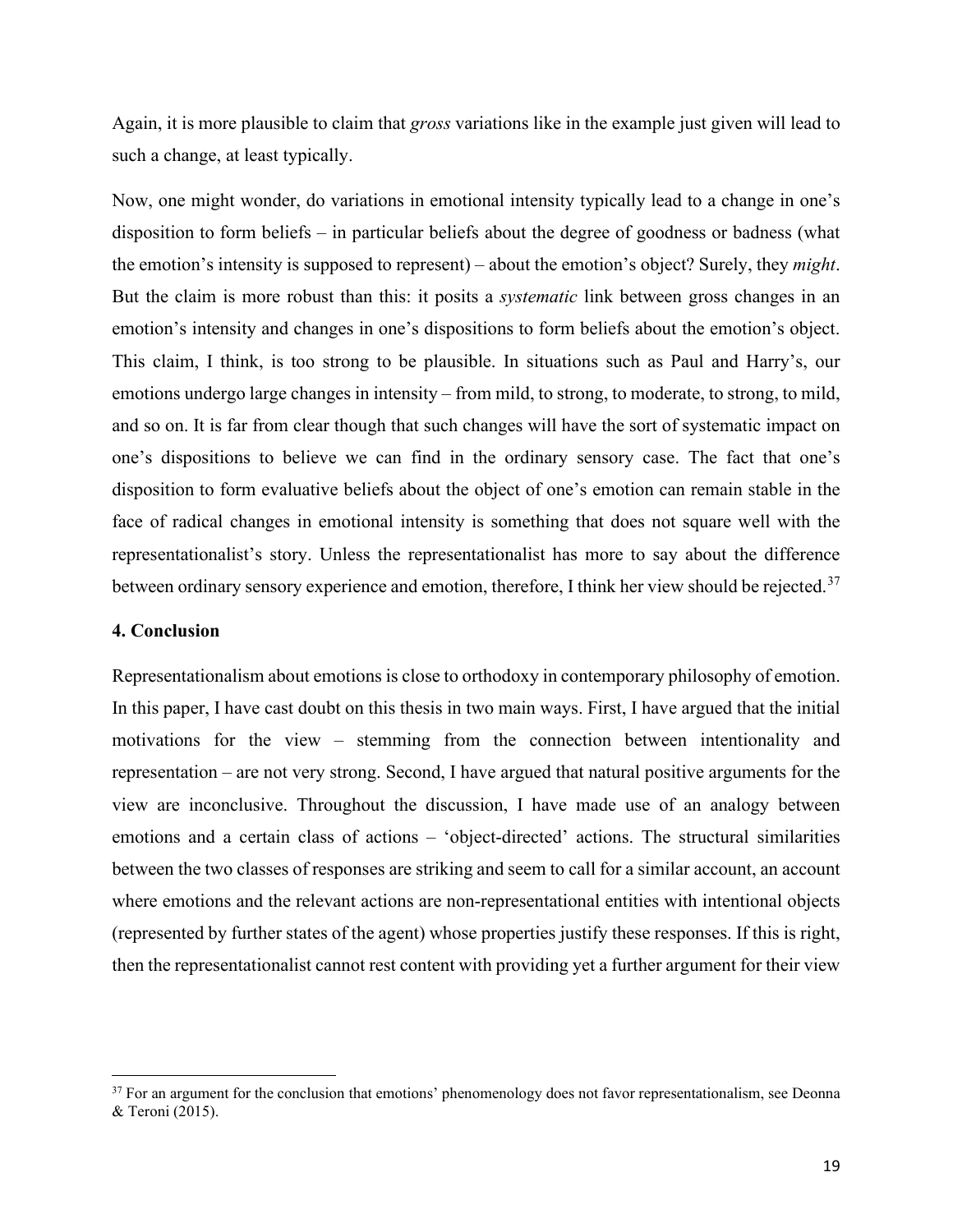(or a coherent representationalist story about emotions); they must show why we should not go for that well-motivated alternative.<sup>[38](#page-19-0)</sup>

## **References**

- Ballard, B.S. (2021). "Content and the Fittingness of Emotion", *Philosophical Quarterly*, 71, 4
- Benbaji, H. (2013). "How is Recalcitrant Emotion Possible?", *Australasian Journal of Philosophy*, 91, 3, 577-599
- Brady, M.S. (2011). "Emotions, Perceptions, and Reasons", in Bagnoli, C. (ed.), *Morality and the Emotions*, Oxford University Press, 135-149
- Brady, M.S. (2013). *Emotional Insight: The Epistemic Role of Emotional Experience*. Oxford University Press
- Chisholm, R.M. (1957). *Perceiving: A Philosophical Study*. Cornell University Press
- Crane, T. (1988). "The Waterfall Illusion", *Analysis*, 48, 142-147
- Crane, T. (2009). "Is Perception a Propositional Attitude?", *Philosophical Quarterly*, 59, 236, 452- 469
- Dancy, J. (2014). "Emotions as Unitary States", in Roeser, S. & Todd, C. (eds.), *Emotion and Value*, Oxford University Press, 72-89
- Deigh, J. (1994). "Cognitivism in the Theory of Emotions", *Ethics*, 104, 824-854
- Deonna, J.A. & Teroni, F. (2012). *The Emotions: A Philosophical Introduction*. New York: Routledge
- Deonna, J.A. & Teroni, F. (2015). "Emotions as Attitudes", *dialectica*, 69, 3, 293-311
- Döring, S. 2003. "Explaining Action by Emotion", *Philosophical Quarterly*, 53, 214-230
- Elgin, C. Z. (2008). "Emotion and Understanding", in Brun, G., Doguoglu, U. & Kuenzle, D. (eds.), *Epistemology and Emotions*, Aldershot: Ashgate, 33–50
- Deigh, J. (1994). "Cognitivism in the Theory of Emotions", *Ethics*, 104, 4, 824-854
- de Sousa, R. (1987). *The Rationality of Emotions*. MIT Press
- Evans, G. (1982). *The Varieties of Reference*. Oxford University Press
- Goldie, P. (2000). *The Emotions: A Philosophical Exploration*. Oxford: Oxford University Press
- Goldie, P. (2004). "Emotion, Feeling, and Knowledge of the World", Solomon, R.C. (ed.), *Thinking about Feeling: Contemporary Philosophers on Emotions*. Oxford University Press, pp. 91-106

<span id="page-19-0"></span><sup>38</sup> I am grateful to Paul Boswell, Jerry Cederblom, Jason D'Cruz, Julien Deonna, Alex Hyun, William Melanson, Andrew Newman, Moritz Müller, Michele Palmira, Mauro Rossi, Neil Sinhababu, Christine Tappolet, and Fabrice Teroni for discussion on previous versions of this paper.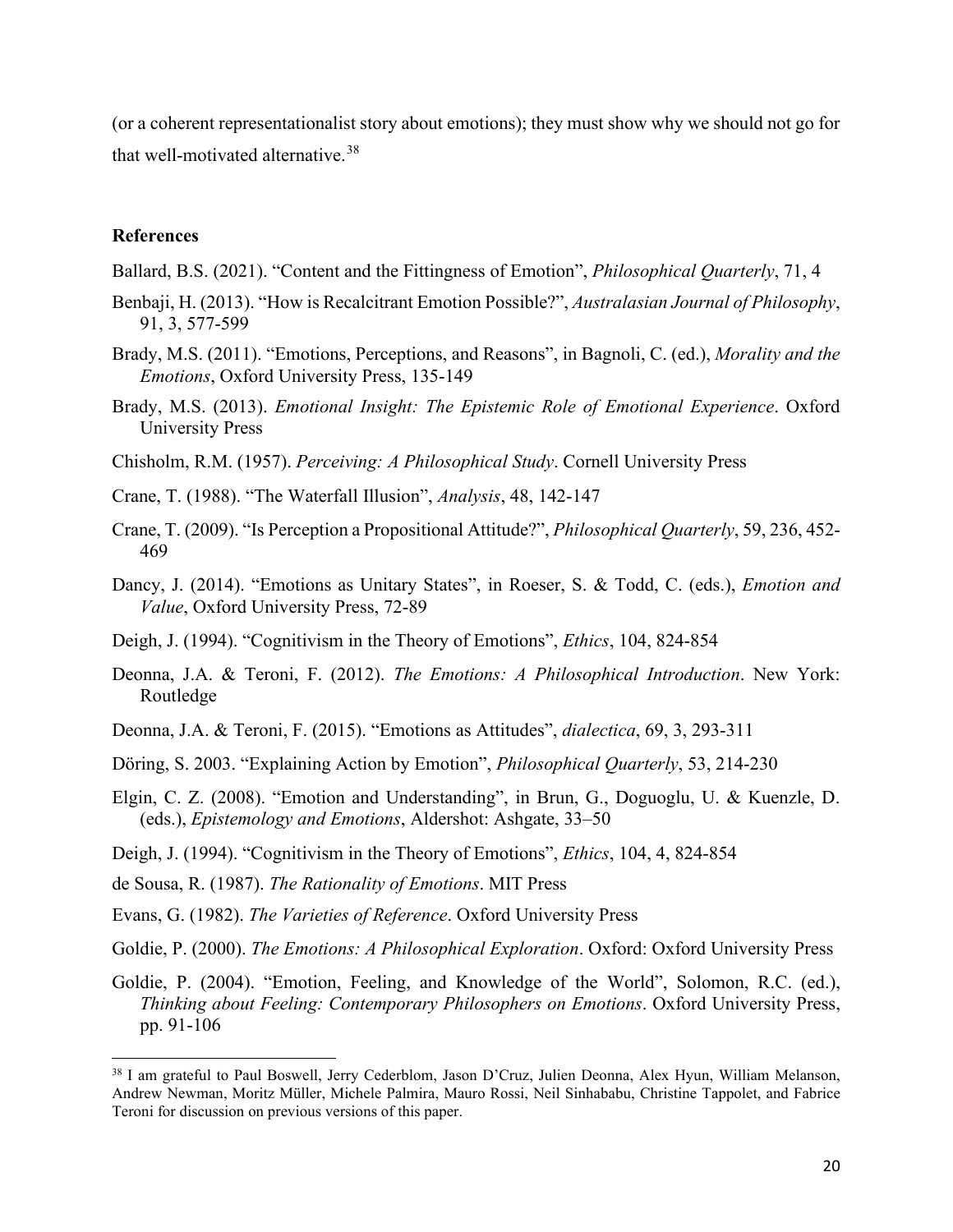Greenspan, P. (1988). *Emotions and Reasons*. Routledge

- Grzankowski, A. (2012). "Not All Attitudes Are Propositional", *European Journal of Philosophy*, 3, 374-391
- Harman, G. (1990). "The Intrinsic Quality of Experience", *Philosophical Perspectives*, 4, 31–52
- Helm, B. (2001). *Emotional Reason: Deliberation, Motivation, and the Nature of Value*. Cambridge University Press
- Huemer, M. (2005). *Ethical Intuitionism*. Palgrave Macmillan
- James, W. (1884). What is an Emotion?, *Mind*, 19, 188–204
- Kenny, A. (1963). *Action, Emotion and Will*. London: Routledge and Kegan Paul
- Kind, A. (2013), "The Case Against Representationalism About Moods," in Kriegel, U. (ed.), *Current Controversies in the Philosophy of Mind*, Routledge, 113-134
- Massin, O. (forthcoming). The Reactive Theory of Emotions", *European Journal of Philosophy*
- Mendelovici, A. (2013). "Pure Intentionalism about Moods and Emotions", in Kriegel, U. (ed.), *Current Controversies in the Philosophy of Mind*, Routledge, 135-157
- Montague, M. (2007). "Against Propositionalism", *Noûs*, 41, 3, 503-518
- Montague, M. (2014). "Evaluative Phenomenology", in Roeser, S. & Todd, C. (eds.), *Emotion and Value*, Oxford University Press, pp. 32-51
- Müller, J.M. (2019). *The World-Directedness of Emotional Feeling: On Affect and Intentionality*. Palgrave Macmillan
- Müller, J.M. (2020). "Response-Dependent Normative Properties and the Epistemic Account of Emotion", *Journal of Value Inquiry*, 54, 355-364
- Mulligan, K. (2010). "Emotions and Values", in Goldie, P. (ed.), *Oxford Handbook of the Philosophy of Emotion*, Oxford University Press, 475-500
- Nussbaum, M. (2001). *Upheavals of Thought: The Intelligence of Emotions*. Cambridge: Cambridge University Press
- Oddie, G. (2005). *Value, Reality, and Desire*. Oxford University Press
- Solomon, R.C. (1988). "On Emotions as Judgments", *American Philosophical Quarterly*, 25, 183- 191
- Solomon, R.C. (2003). *Not Passion's Slave: Emotions and Choice*. Oxford University Press
- Roberts, R.C. (2003). *Emotions: An Essay in Aid of Moral Psychology*. Cambridge University Press
- Tappolet, T. (2016). *Emotions, Value, and Agency*. Oxford University Press
- Teroni, F. (2007). "Emotions and Formal Objects", *dialectica*, 61, 3, 395-415